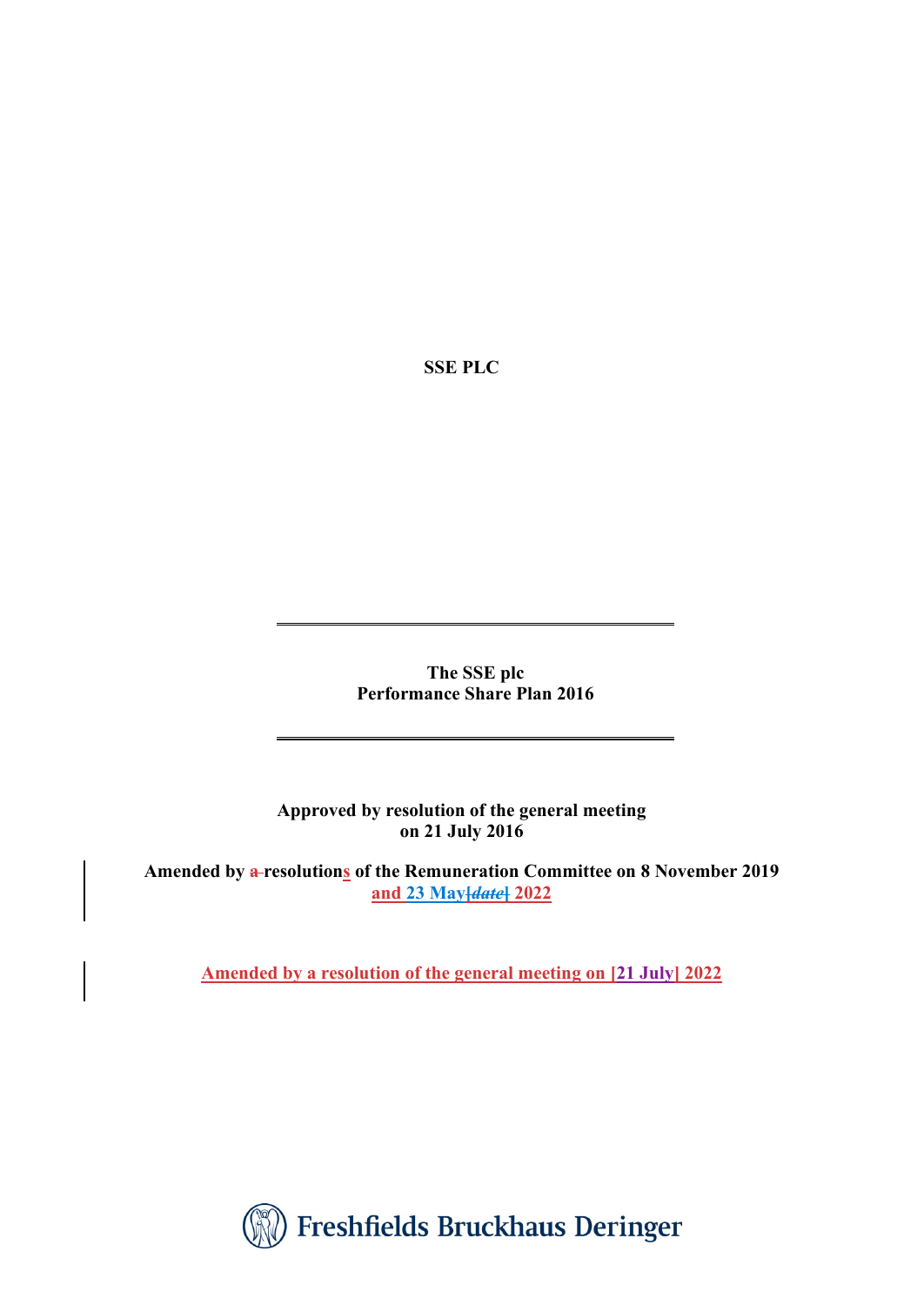# **CONTENTS**

# **RULE**

| 1.                          |                                                                        |  |
|-----------------------------|------------------------------------------------------------------------|--|
| 2.                          |                                                                        |  |
| 3.                          | NUMBER OF SHARES IN RESPECT OF WHICH AWARDS MAY                        |  |
|                             |                                                                        |  |
| 4.                          |                                                                        |  |
| 5.                          |                                                                        |  |
| 6.                          |                                                                        |  |
| 7.                          |                                                                        |  |
| 8.                          |                                                                        |  |
| 9.                          |                                                                        |  |
| 10.                         |                                                                        |  |
| 11.                         |                                                                        |  |
| 12.                         |                                                                        |  |
| 13.                         |                                                                        |  |
| 14.                         |                                                                        |  |
| 15.                         |                                                                        |  |
|                             | PERFORMANCE CONDITIONS ATTACHING TO<br><b>SCHEDULE</b><br>$\mathbf{1}$ |  |
|                             |                                                                        |  |
|                             |                                                                        |  |
|                             |                                                                        |  |
| 2                           | NUMBER OF SHARES IN RESPECT OF WHICH AWARDS MAY<br>BE GRANTED          |  |
|                             |                                                                        |  |
|                             |                                                                        |  |
|                             |                                                                        |  |
| $\mathcal{I}_{\mathcal{C}}$ |                                                                        |  |
|                             |                                                                        |  |
|                             |                                                                        |  |
|                             |                                                                        |  |
|                             |                                                                        |  |
|                             |                                                                        |  |
|                             |                                                                        |  |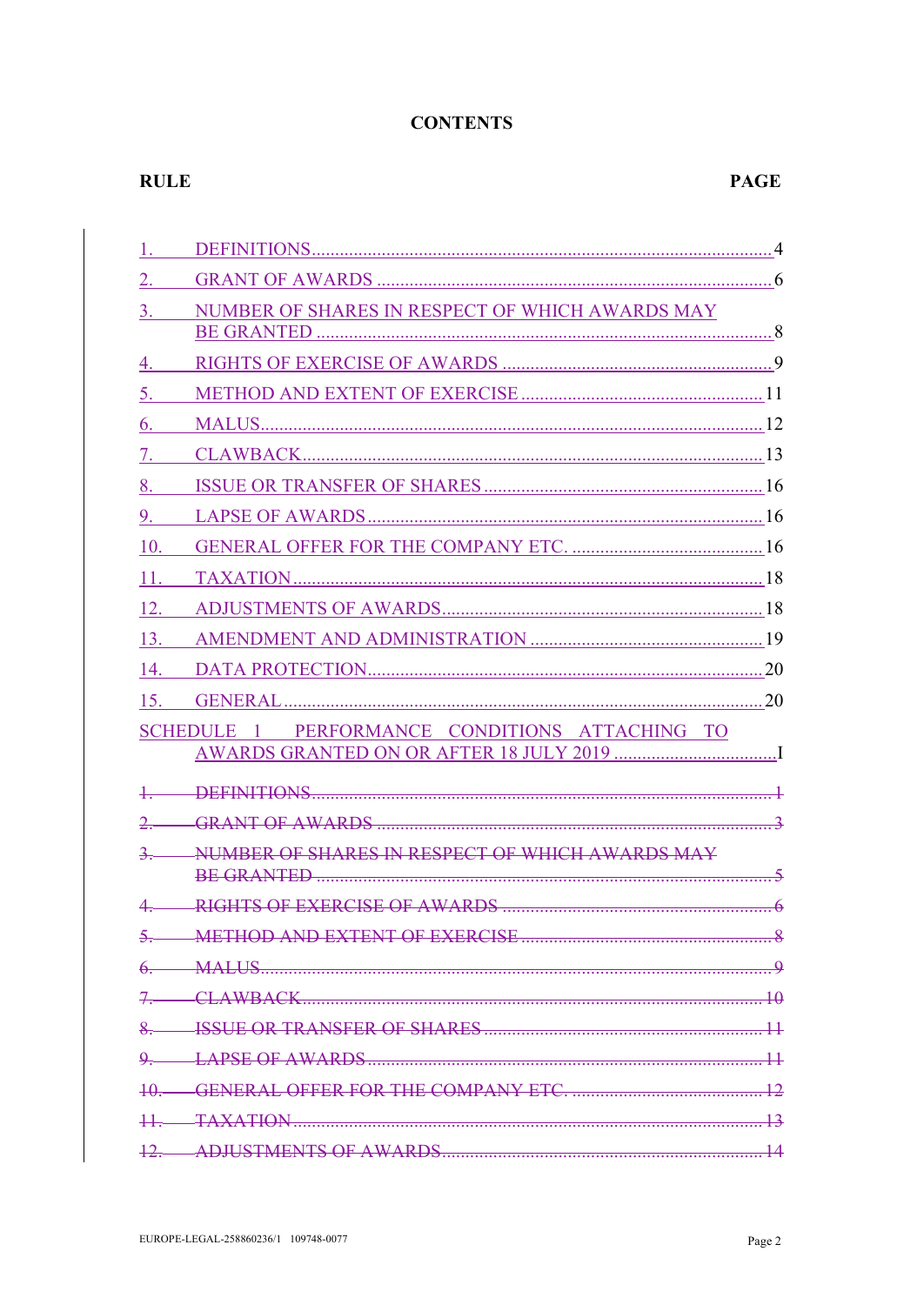| <i>IANCE CONDITIONS ATTACHING</i><br><b>DEDEC</b>                                                                                                                                                                                                                  |  |
|--------------------------------------------------------------------------------------------------------------------------------------------------------------------------------------------------------------------------------------------------------------------|--|
| $0.10$ and $0.10$ and $0.10$ and $0.10$ and $0.10$ and $0.10$ and $0.10$ and $0.10$ and $0.10$ and $0.10$ and $0.10$ and $0.10$ and $0.10$ and $0.10$ and $0.10$ and $0.10$ and $0.10$ and $0.10$ and $0.10$ and $0.10$ and<br>$TFD \cap M \cap D$ a fted 10 H H V |  |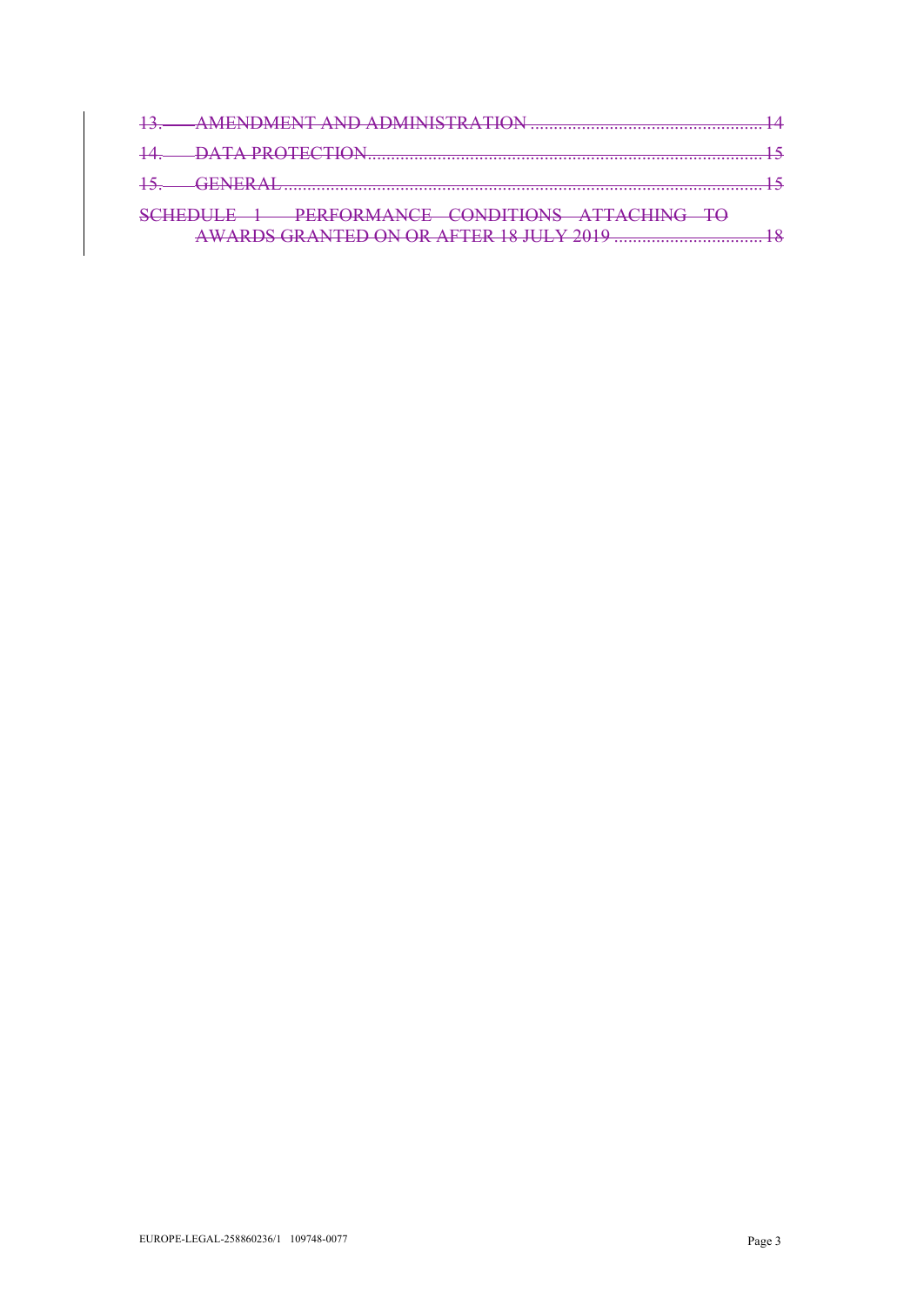#### **SSE PLC PERFORMANCE SHARE PLAN 2016**

#### **RULES**

#### **1. DEFINITIONS**

<span id="page-3-0"></span>1.1 In this Plan, unless the context otherwise requires, the following words and expressions shall have the following meanings, namely:

*Award* means an award granted in the form referred to in rule [2.1,](#page-5-0) comprising the Performance Condition Tranches applicable to that award;

*Award Certificate* means the notification to a Participant setting out the specific conditions of an Award;

*Basic Salary* means an Executive's annual basic salary in respect of his employment with the Group;

*Board* means the board of directors of the Company;

*Committee* means the Remuneration Committee of the Company or some other duly authorised committee of the Board;

*Capital Reorganisation* means any variation in the share capital or reserves of the Company (including, without limitation, by way of capitalisation issue, rights issue, sub-division, consolidation or reduction);

*Company* means SSE plc (or the holding company of the Group from time to time);

*Control* has the meaning given by section 995 of the Income Tax Act 2007;

*Date of Grant* means the date on which the Committee grants an Award;

*Dealing Day* means a date on which the London Stock Exchange is open for the transaction of business;

*Employees' Share Scheme* has the meaning given by section 1166 of the Companies Act 2006;

*Executive* means any employee (including an Executive Director) of any member of the Group;

*Executive Director* means an executive director of the Company;

*Financial Year* means a financial year of the Company within the meaning of section 390 of the Companies Act 2006;

*Grant Period* means a period of six weeks commencing on any of the following: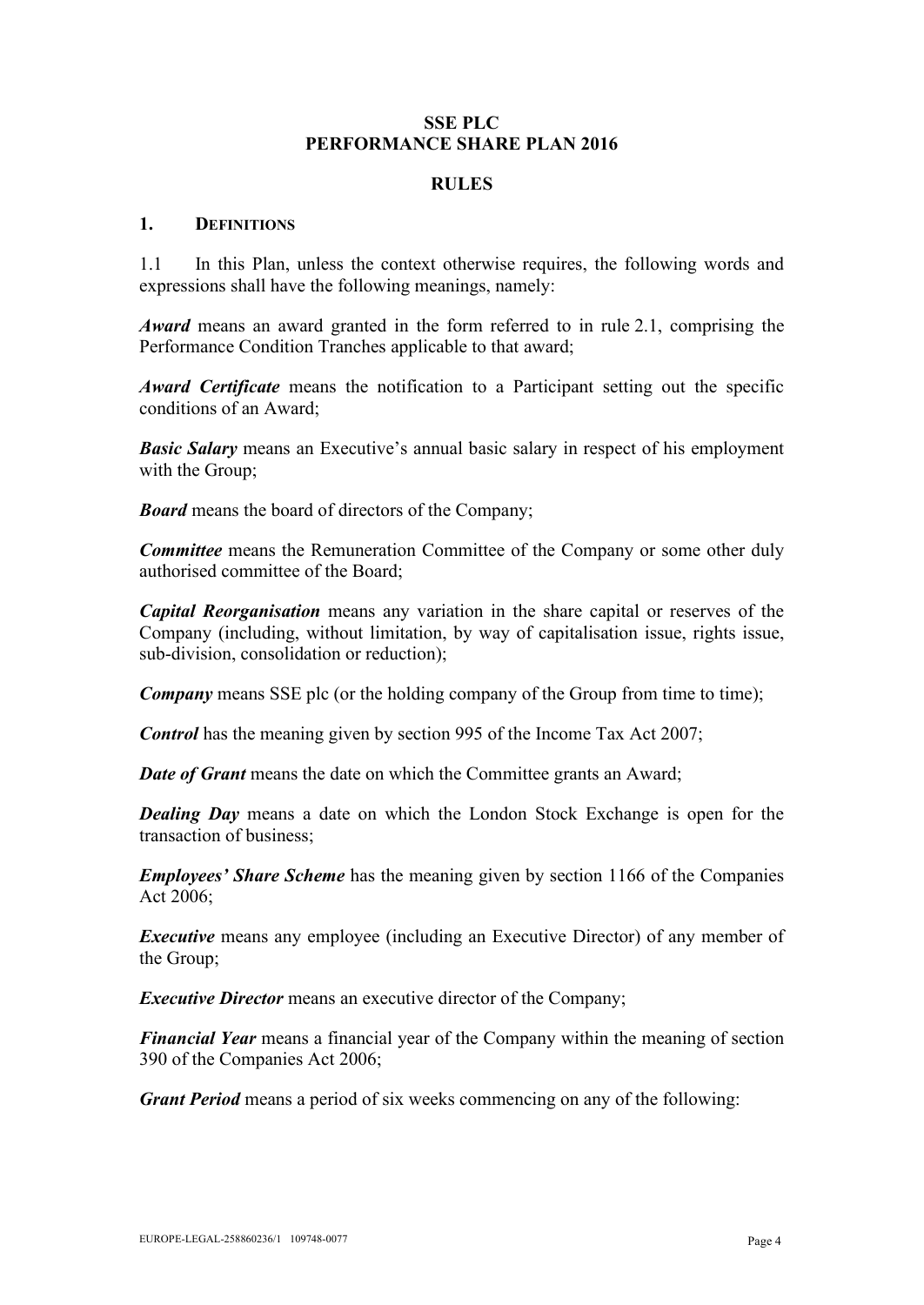- (a) 21 July 2016, being the date of the approval of the Plan by the Company in general meeting;
- (b) the day on which the Company makes an announcement of its results in relation to any period, or other day on which a closed period or other restriction on the grant of Awards under the Listing Rules published by the UK Listing Authority or the City Code on Takeovers and Mergers or of any regulation or enactment, in relation to the Company ends; or
- (c) any day on which the Committee resolves that exceptional circumstances exist (including but not limited to the recruitment of any Executive to which the Committee wishes to grant an Award) that justify the grant of Awards;

*Group* means the Company and its Subsidiaries and *member of the Group* shall be construed accordingly;

*Group Company* means any member of the Group;

*the London Stock Exchange* means London Stock Exchange Plc;

*Market Value* means, in relation to a Share on any day, for so long as such Shares are listed on the London Stock Exchange, its middle-market quotation as derived from the Official List and otherwise shall mean its market value as defined by section 272 of the Taxation of Chargeable Gains Act 1992;

*Notice Date* means the date on which a Participant gives or is given notice of termination of employment for any reason;

*Official List* means the Official List of the UK Listing Authority;

*Participant* means any individual to whom an Award has been granted (including, where the context permits, the legal personal representatives of a deceased Participant);

*the Performance Conditions* means the performance conditions set out in the Schedule to these rules;

*Performance Condition Tranches* means those elements of an Award which shall be subject to a particular Performance Condition;

*the Performance Period* means, unless foreshortened pursuant to rule [4](#page-8-0) or rule [10](#page-15-0) and unless the Committee determines otherwise, the three consecutive Financial Years of which the first is the Financial Year in which the Date of Grant falls:

*Permitted Transferee* means, for the purposes of rules [2.5](#page-6-0) and [2.6,](#page-6-1) a Participant's spouse or civil partner;

*the Plan* means the SSE plc Performance Share Plan 2016 as amended from time to time;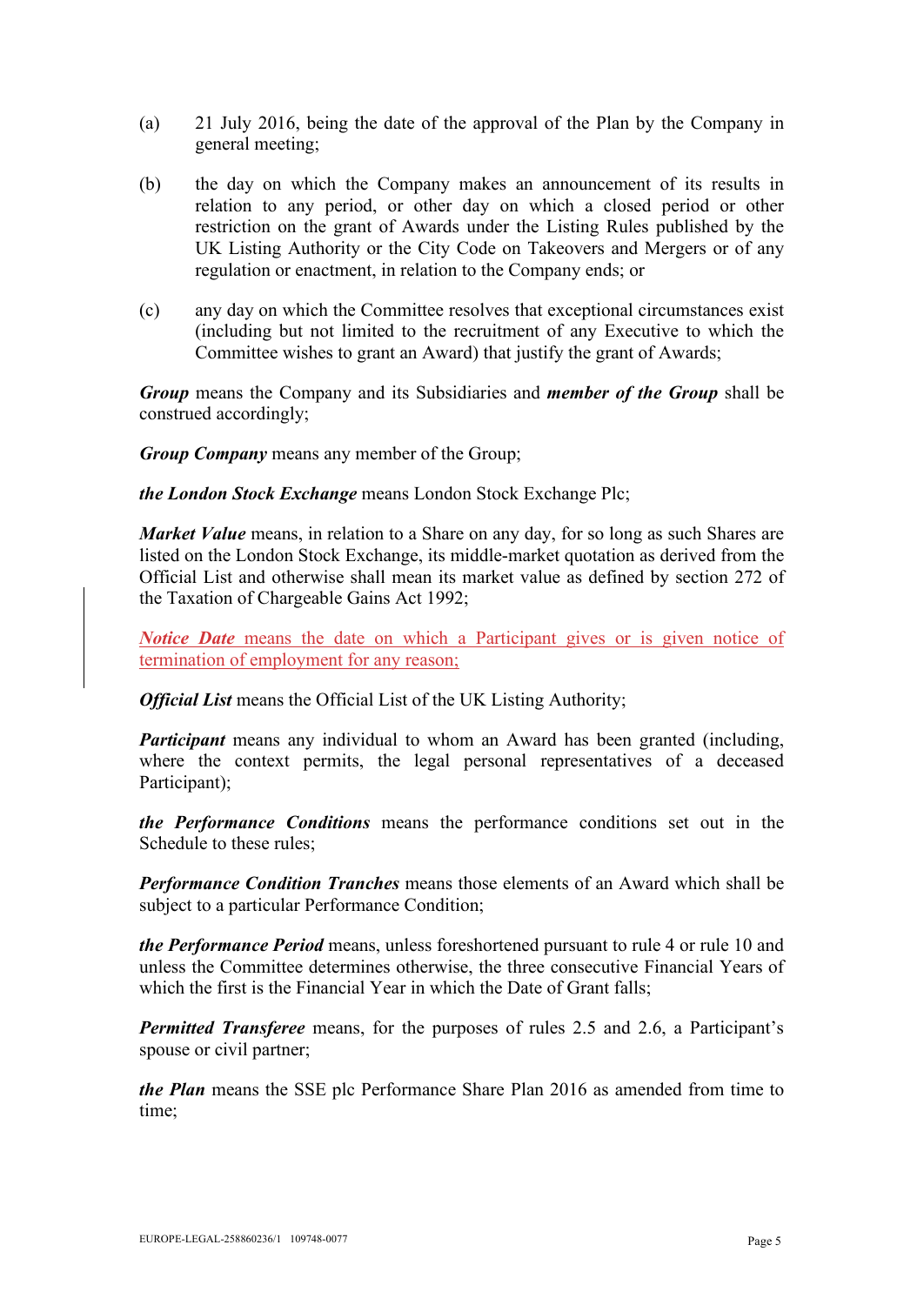*Share Dealing Code* means the Company's code on share dealing as in force from time to time;

*Shares* means fully paid ordinary shares in the capital of the Company or shares representing those shares following any Capital Reorganisation;

*Subsidiary* means any company which is a subsidiary of the Company within the meaning of section 1159 of the Companies Act 2006;

*Termination Date* means the date on which a Participant ceases to be employed by the Group;

*Treasury Shares* means Shares held in accordance with section 724(1) of the Companies Act 2006;

*Trustees* means the trustees or trustee for the time being of any appropriate employee benefit trust established by the Company or any member of the Group from time to time for the benefit of employees of the Group;

*UK Listing Authority* means the Financial Services Authority acting in its capacity as the competent authority for the purposes of Part VI of the Financial Services and Markets Act 2000; and

*Vested Shares* means Shares subject to Awards in respect of which the Committee has determined that the Performance Conditions have been satisfied and, subject to rules [4.64.5](#page-10-0) and [10.8,](#page-17-0) the Performance Period has ended, and *Vest* and *Vesting Date* shall be construed accordingly.

1.2 References to any statute or statutory instrument or to any part or parts thereof include any modification, amendment or re-enactment thereof for the time being in force.

1.3 Words of the masculine gender shall include the feminine and vice versa and words in the singular shall include the plural and vice versa unless in either case the context otherwise requires.

#### <span id="page-5-1"></span>**2. GRANT OF AWARDS**

<span id="page-5-0"></span>2.1 The Committee may, during a Grant Period, in its discretion, grant Awards to any Executives selected by the Committee. Awards shall be granted in the form of a right to call for Shares at no cost or a conditional allocation of Shares. References to "realise", "realised" or "realisable" shall, in the case of an Award which is granted in the form of a right to call for Shares, be construed as "call for", "called for" or "may be called for" respectively.

2.2 When granting any Award, the Committee shall specify the percentage of the total number of Shares comprised in the Award that is subject to particular Performance Condition Tranches (which, for the avoidance of doubt, may vary from Executive to Executive and from year to year).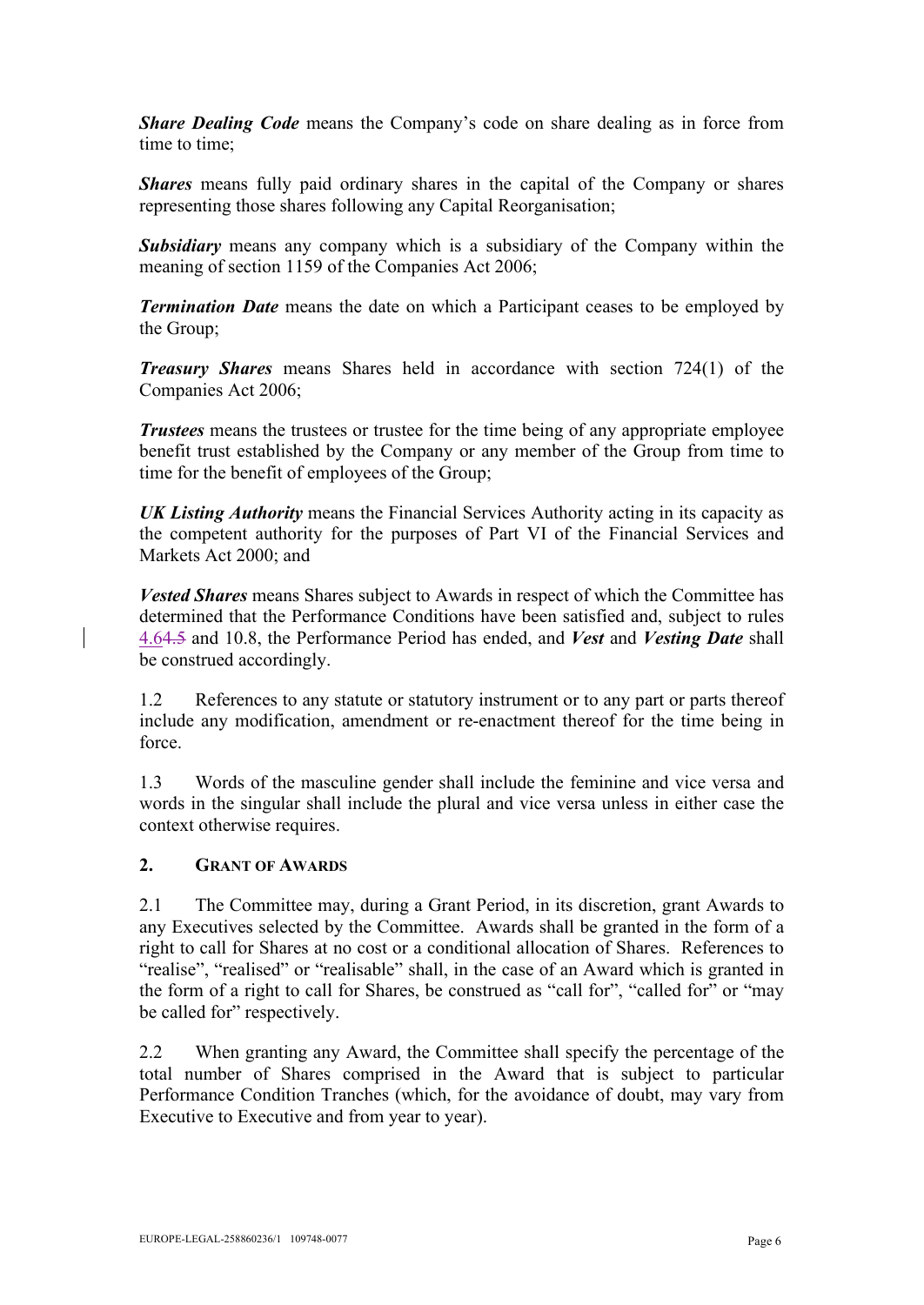2.3 The Performance Condition Tranches applicable to an Award shall be set out as a Schedule to these rules. Such conditions shall, unless the Committee determines otherwise, be applied wholly independently to each Tranche, so that the Vesting level of one Tranche shall have no bearing on the Vesting level of the other Tranche(s).

2.4 The Committee may determine prior to the Date of Grant that an Award will be made subject to an additional holding period, which shall commence after the Award has Vested (a *Holding Period*). If the Committee does apply a Holding Period, the Committee may determine prior to the Date of Grant the terms on which it shall apply (including for the avoidance of doubt, whether it will apply to the pre- or post- tax number of Shares subject to an Award and the consequences of ceasing to be employed during any such Holding Period). For the avoidance of doubt, the Participant's entitlement to the Award shall not be affected if he ceases to be an employee of a member of the Group during any such Holding Period.

<span id="page-6-0"></span>2.5 During the Holding Period, the Participant shall, subject to these rules, enjoy all rights of beneficial ownership of the Vested Shares, save that:

- (a) the Participant shall comply with such arrangements as the Company shall specify for ensuring that the Vested Shares are not disposed of (other than to a Permitted Transferee) during the Holding Period including (without limitation) a requirement either that their Vested Shares be held in the name of a nominee appointed by the Company or that Share certificates relating to the Vested Shares be retained by the Company or its appointed representative; and
- <span id="page-6-2"></span>(b) in the event that, during the Holding Period, there occurs an event that would give rise to the adjustment of an Award under rule [12.1,](#page-17-1) the Vested Shares shall be treated in such manner as the Committee determines, with the objective that the Vested Shares should be treated cash-neutrally in relation to the relevant event. In accordance with that principle, but without limitation to the foregoing:
	- (i) in the event of a rights issue, the Participant (or his Permitted Transferee, as applicable) shall be required to sell sufficient of the rights that are attributable to the Vested Shares (at such time as the Committee shall determine) in order to take up the remaining rights with the proceeds of sale of such other rights; and
	- (ii) in the event of a reorganisation which involves a return of cash or other assets to shareholders, the Participant (or his Permitted Transferee, as applicable) shall be required to reinvest such cash or other assets in Shares.

<span id="page-6-1"></span>2.6 No transfer of Vested Shares to a Permitted Transferee during a Holding Period shall be permitted unless such Permitted Transferee has, prior to any transfer of such Vested Shares to that Permitted Transferee, complied with such arrangements as the Company shall specify (including but not limited to giving such undertakings or entering into such powers of attorney as may be specified by the Company) for ensuring that: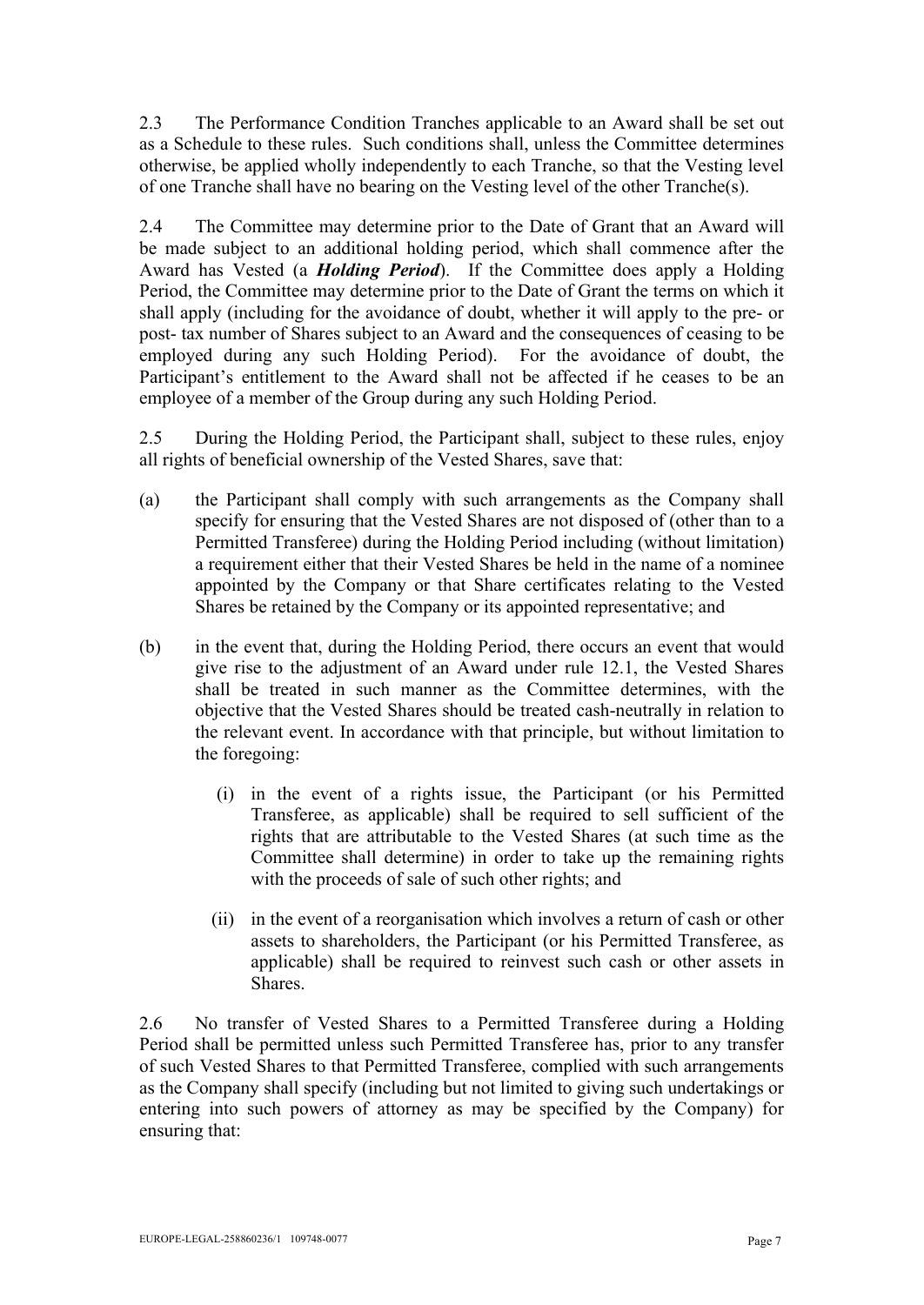- (a) the Vested Shares are not disposed of (other than by way of a retransfer back to the relevant Participant) during the Holding Period including (without limitation) a requirement either that the Vested Shares be held in the name of a nominee appointed by the Company or that Share certificates relating to the Vested Shares be retained by the Company or its appointed representative;
- (b) the Vested Shares are held subject to the terms of rule [2.5\(b\);](#page-6-2) and
- (c) the Vested Shares are held subject to the terms of rule [7,](#page-12-0) as if the reference to the Participant in rule [7.1\(a\)](#page-13-0) was a reference to the Permitted Transferee.

2.7 Immediately prior to the granting of any Awards, the Committee may, in its absolute discretion, enter into a deed poll recording its intention to grant Awards and agreeing to be bound by the Award Certificates issued pursuant to rule [2.8](#page-7-0) below. No cash amount shall be payable in respect of the grant or realisation of an Award.

<span id="page-7-0"></span>2.8 Each Award shall be made by an Award Certificate issued by the Company and shall be subject to such terms and conditions consistent with the Plan as the Committee may determine in its sole discretion. The Award Certificate shall state the Date of Grant, the number of Shares comprised in an Award (and in each Tranche thereof), the Performance Conditions that must be satisfied by the Vesting Date, and whether any further holding period applies.

2.9 An Award which is subject to clawback under rule [7,](#page-12-0) shall be granted on terms that it is a condition of the grant that the Participant sign and return within a specified period a copy of the Award Certificate or other document acknowledging his agreement to be bound by the terms of the Plan and the Committee may determine that a Participant's failure to do so within the specified period shall cause the Award to lapse and shall be treated as if it had never been granted.

2.10 Every Award granted under this Plan shall be personal to the Participant to whom it is granted and, except to the extent necessary to enable a personal representative to realise the Award following the death of a Participant, neither the Award nor the benefit thereof may be transferred, assigned, charged or otherwise alienated. Any transfer of an Award otherwise than as permitted by this rule [2](#page-5-1) shall cause an Award to lapse.

2.11 The grant and/or realisation of any Award under the Plan shall be subject to the provisions of any regulations relating to dealing in the securities of a listed company and the Company's Share Dealing Code and to obtaining any approval or consent required under the provisions of the Listing Rules published by the UK Listing Authority or the City Code on Takeovers and Mergers or of any regulation or enactment applicable to such grant.

# <span id="page-7-1"></span>**3. NUMBER OF SHARES IN RESPECT OF WHICH AWARDS MAY BE GRANTED**

<span id="page-7-2"></span>3.1 No Award shall be granted under the Plan to the extent that the result of that grant would be that the aggregate number of Shares that could be issued on the realisation of that Award and any other Award granted at the same time, when added to the number of Shares that: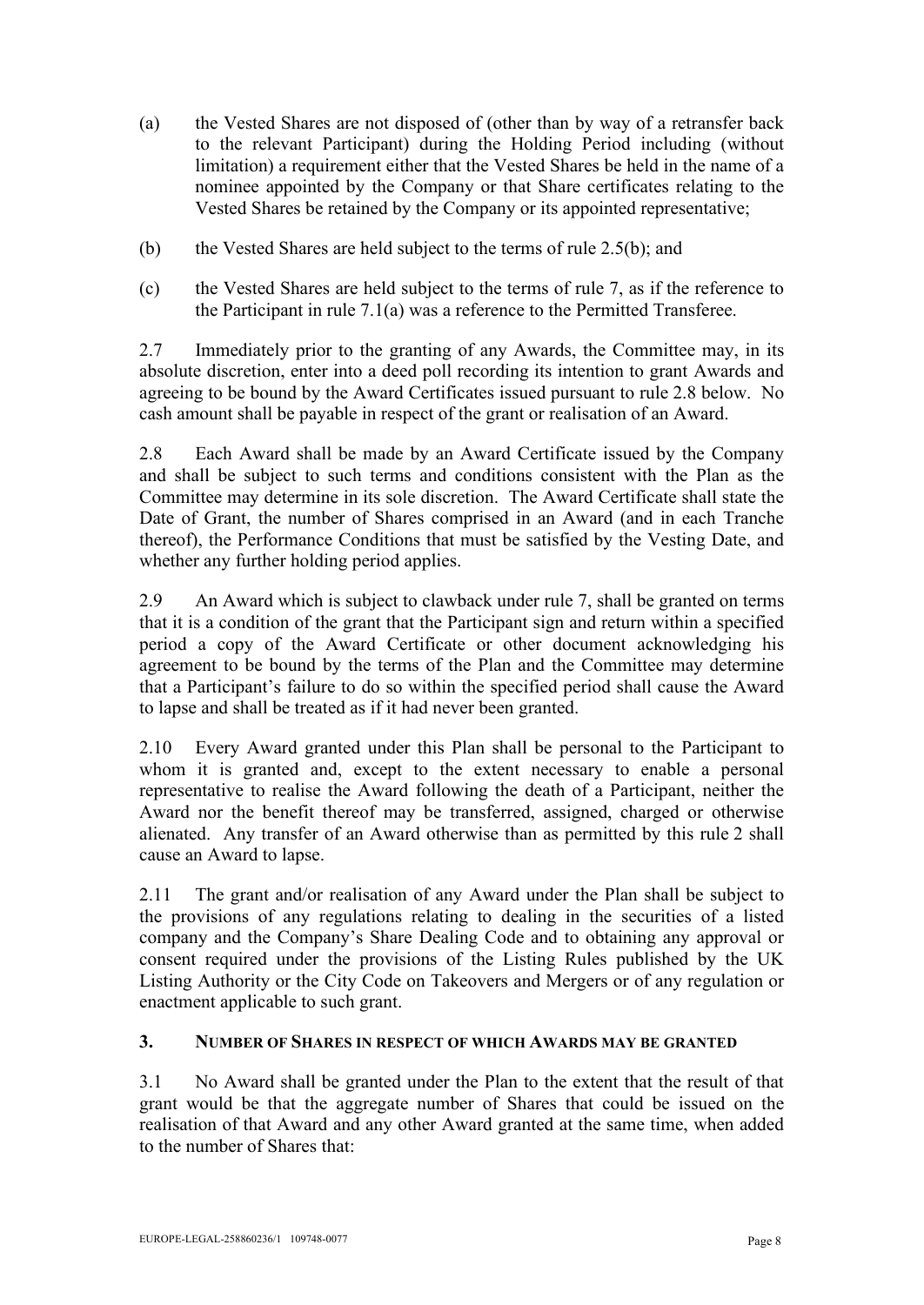- (a) could be issued on the realisation of any subsisting Awards or options granted during the preceding ten years under the Plan or any other Employees' Share Scheme established by the Company; and
- (b) have been issued on the realisation of any Awards or options granted during the preceding ten years under the Plan or any other Employees' Share Scheme established by the Company,

would exceed 10 per cent of the ordinary share capital of the Company for the time being in issue.

<span id="page-8-1"></span>3.2 No Award shall be granted under the Plan to the extent that the result of that grant would be that the aggregate number of Shares that could be issued on the realisation of that Award and any other Award granted at the same time, when added to the number of Shares that:

- (a) could be issued on the realisation of any subsisting Awards or options granted during the preceding ten years under the Plan or any other discretionary Share Scheme established by the Company; and
- (b) have been issued on the realisation of any Awards or options granted during the preceding ten years under the Plan or any other discretionary Share Scheme established by the Company,

would exceed 5 per cent of the ordinary share capital of the Company for the time being in issue.

3.3 Reference in this rule [3](#page-7-1) to the issue of Shares shall, for the avoidance of doubt, mean the issue and allotment (but not transfer) of Shares and shall include Treasury Shares so issued. Transfers of Treasury Shares shall count towards the percentage limits set out in rules [3.1](#page-7-2) and [3.2](#page-8-1) above.

3.4 In determining the above limits no account shall be taken of any Shares attributable to an Award which was released, lapsed or otherwise became incapable of exercise.

3.5 An Award shall not be granted to an Executive if such grant would cause the total average Market Value of the maximum number of Shares that may be acquired on realisation of the Award (as measured over the three Dealing Days immediately preceding the Date of Grant of the Award, unless the Committee, in its absolute discretion, determines otherwise), when aggregated with the total average Market Value of the maximum number of Shares that may be acquired pursuant to any other Award (as measured over the three Dealing Days immediately preceding the Date of Grant of that Award, unless the Committee, in its absolute discretion, determines otherwise) granted to the Executive under the Plan in relation to the same Financial Year, to exceed 2050% of the Executive's Basic Salary as at the Date of Grant.

### <span id="page-8-0"></span>**4. RIGHTS OF EXERCISE OF AWARDS**

4.1 Save as otherwise permitted in these rules an Award may only be realised: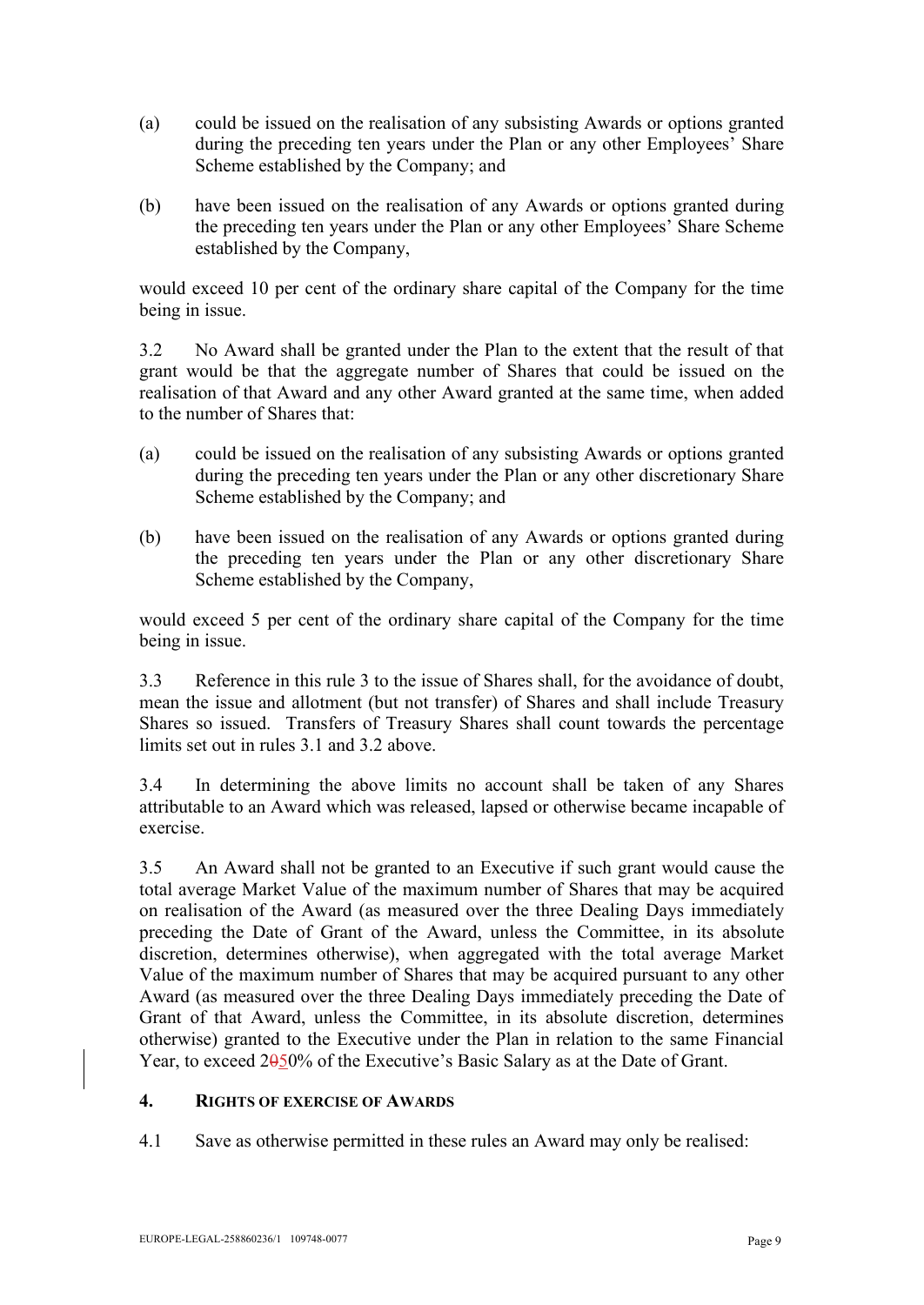- (a) to the extent the Award has Vested; and
- (b) by a Participant who has remained an Executive during the relevant Performance Periods and until the Vesting Date.

4.2 As soon as reasonably practicable after the end of the Performance Period the Committee shall notify Participants of the extent to which the Performance Conditions have been satisfied and the Award has Vested. An Award may be realised in respect of such number of Shares as have Vested in accordance with these rules.

4.3 Notwithstanding any other provision in these rules, the Committee may, in its absolute discretion, decide to amend the vesting outcome of an Award when it considers it appropriate to do so to reflect the wider performance of the Company or any member of the Group and/or outcomes for shareholders over the Performance Period. Any such amended vesting outcome may operate, at the Committee's absolute discretion, in respect of any Award or Awards held by: (a) an individual Participant; (b) such wider group of Participants, as the Committee may determine to be appropriate; or (c) all Participants.

4.2

4.34.4 Save as otherwise provided in these rules, an Award shall lapse automatically on the Participant ceasing to be an employee of a member of the Group, or if the Committee decides in its absolute discretion, on the Participant giving or receiving notice of termination of employment for any reason, at any time before the Vesting Date applicable to the Award.

<span id="page-9-0"></span>4.44.5 Where a Participant ceases to be employed by a member of the Group at any time before the Vesting Date applicable to an Award by reason of:

- (a) death;
- (b) injury, disability or ill-health (as agreed by the Committee); or
- (c) any other reason where the Committee so determines in its absolute discretion,

his Award shall continue, and will Vest and be realised at the end of the Performance Period subject to the achievement of Performance Conditions at that time **PROVIDED THAT** in all cases where the Termination Date (or, where the Committee has exercised its discretion under rule 4.4 above, the Notice Date) occurs before the expiry of any relevant Performance Period and Awards are realised pursuant to this rule [4.54.4,](#page-9-0) the number of Shares in respect of which an Award may be realised shall be the number in respect of which the Award has Vested (subject to any adjustments under rule [12\)](#page-17-2) multiplied by the fraction *A/B* (where *A* is that part of the Performance Period measured in complete months from the start of the Performance Period to the Termination Date (or Notice Date, as applicable) -and *B* is 36 or such other number as is equal to the number of months in the Performance Period) **SAVE THAT**: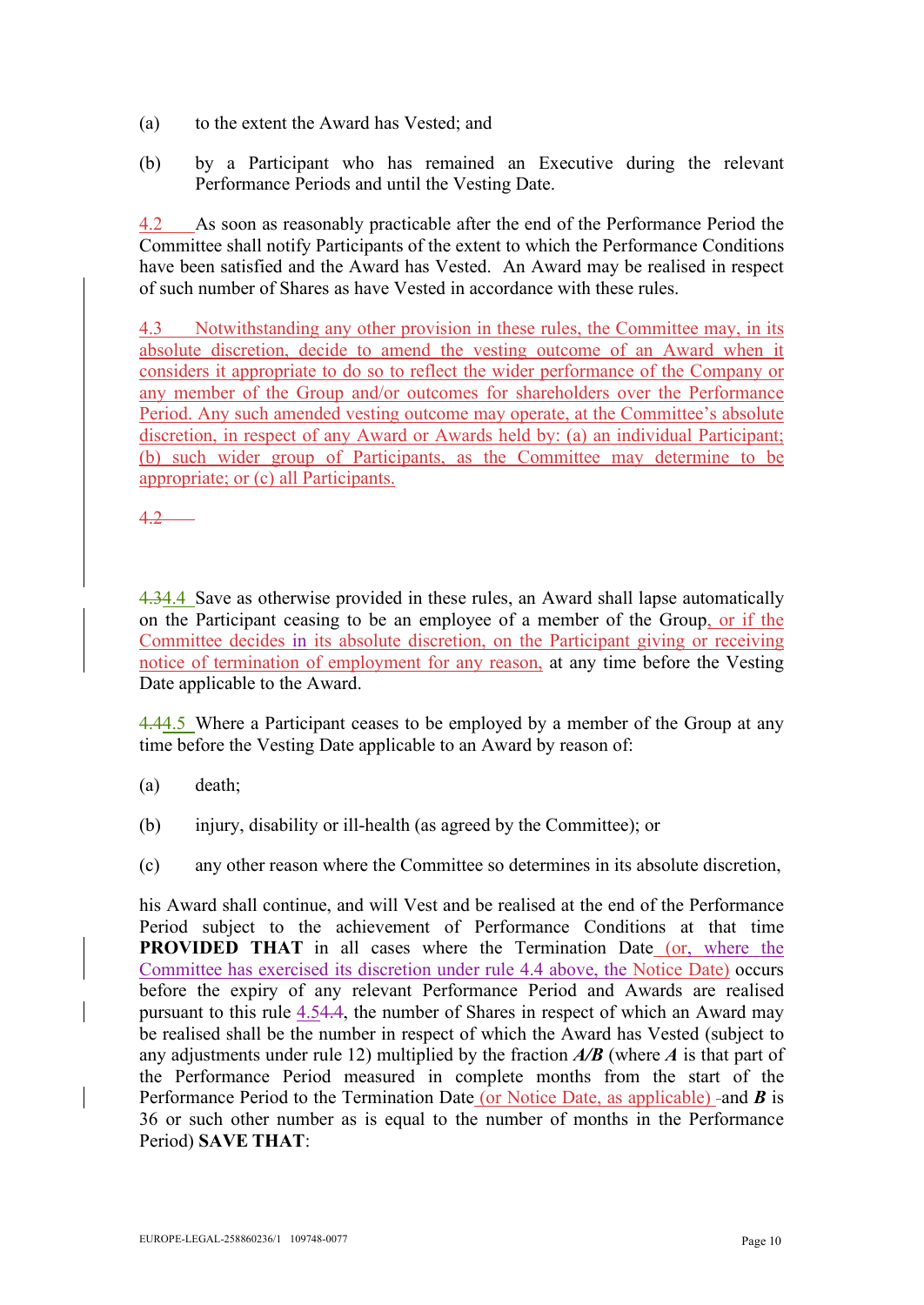- (i) the Committee may at its discretion, in exceptional circumstances, determine that Awards may be realised immediately in accordance with rule [4.64.5;](#page-10-0) and
- <span id="page-10-1"></span>(ii) the Committee may, in its absolute discretion, disapply or alter the fraction stated above to release a greater number of Shares if it considers that the Participant's contribution to the business of the Group would not otherwise be properly recognised.

Failing any such realisation the Awards shall lapse automatically on cessation of employment. For the avoidance of doubt, an Award realisable under this rule [4.54.4](#page-9-0) may lapse at an earlier date by virtue of rule [10.](#page-15-0)

<span id="page-10-0"></span>4.54.6 Where the Committee determines that an Award may be realised immediately under rule [4.54.4,](#page-9-0) the number of Shares in respect of which the Award Vests shall be determined by the Committee by reference to the extent to which Performance Conditions are met on the Termination Date (or, where the Committee has exercised its discretion under rule 4.4 above, the Notice Date), subject to modification if the Committee considers that the Performance Conditions would be met to a greater or lesser extent at the end of the original Performance Period. The number of Shares in respect of which an Award may be realised under this rule [4.64.5](#page-10-0) shall (unless proviso [\(ii\)](#page-10-1) to rule [4.54.4](#page-9-0) applies) be the number of Shares in respect of which the Award has Vested (subject to any adjustment under rule [12\)](#page-17-2) multiplied by the fraction *A/B*  (where *A* is that part of the Performance Period measured in complete months from the start of the Performance Period until the Termination Date (or Notice Date, as applicable) and *B* is 36 or equal to such other number of months in the original Performance Period).

4.64.7 For the purposes of rules [4.54.4](#page-9-0) and [4.64.5,](#page-10-0) a Participant shall not, to the extent required by applicable law, be treated as ceasing to be an Executive if absent from work wholly or partly because of maternity, paternity, adoption or shared parental leave (as appropriate), until he ceases to be entitled to exercise any statutory or contractual entitlement to return to work.

### **5. METHOD AND EXTENT OF EXERCISE**

5.1 Save as otherwise provided in these rules, if the Committee is satisfied that the application of the Performance Conditions results in an Award or part of an Award Vesting, a Participant's Award (or part thereof) will be realised at the end of the Performance Period. Subject to rule [5.2,](#page-10-2) a Participant need take no action to realise his Award.

<span id="page-10-2"></span>5.2 Where an Award is granted on terms that the Participant must call for Vested Shares, he may exercise the call by written notice to the Company in the form required by the Company at any time during the period of 6 months following the Vesting Date **SAVE THAT** where the Vested Shares may be called for as a result of a relevant event occurring under rule [9,](#page-15-1) the Participant shall be deemed to have called for such Vested Shares on the occurrence of the relevant event.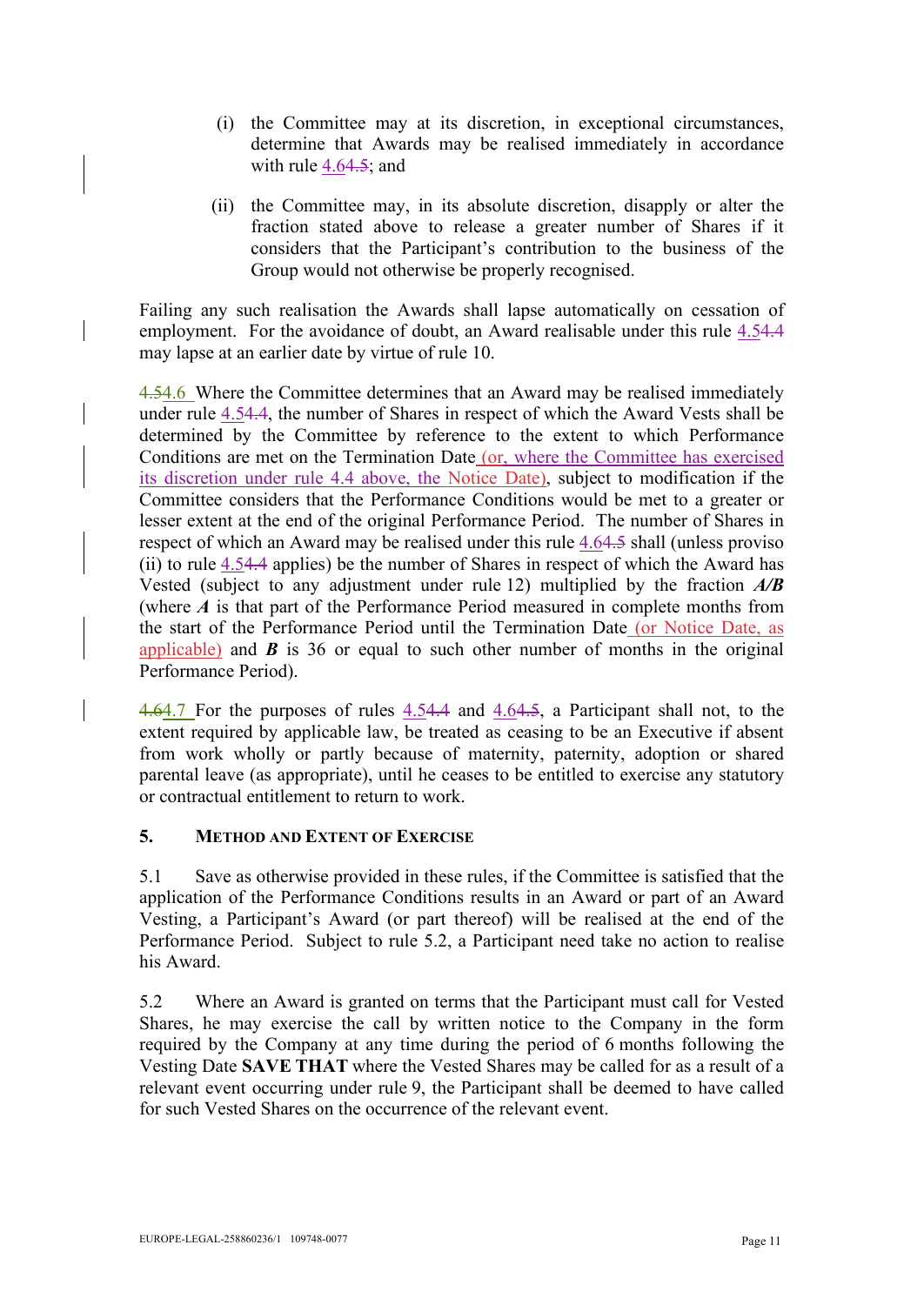5.3 Where the realisation of an Award or the transfer of any Shares under the Plan would be prohibited by law, or any regulations relating to dealing in the securities of listed companies, or the Company's Share Dealing Code, the Vesting Date shall not occur and the period during which Shares may be allotted, issued or transferred shall not be treated as commencing, until such period of prohibition has ceased.

5.4 The number of Shares which Vest with effect from the Vesting Date, will be increased by such number as is equal to the number of Shares which could have been purchased if each dividend (grossed-up, where relevant, for any associated tax credit) paid on the Vested Shares prior to the Vesting Date had been reinvested in additional Shares on the date of payment of each such dividend. The number of such additional Shares shall be calculated on a cumulative basis, so that (for calculation purposes only, and without creating an interest in Shares prior to the Vesting Date) such additional Shares shall be notionally attributed to the Vested Shares as at each dividend payment date.

# **6. MALUS**

<span id="page-11-0"></span>6.1 Notwithstanding any other rule of the Plan, if circumstances occur which in the reasonable opinion of the Committee justify a reduction in one or more Awards granted to any one or more Participants, the Committee may in its discretion at any time prior to the Vesting Date determine (acting fairly and reasonably) that the number of Shares over which an Award is granted shall be reduced to such amount or number (including to nil) as the Committee considers appropriate in the circumstances.

6.2 The circumstances in which the Committee may consider that it is appropriate to exercise its discretion under rule [6.1,](#page-11-0) may, without limitation, include the following:

- (a) a material misstatement or restatement in the Company's or any member of the Group's audited financial accounts (other than as a result of a change in accounting practice);
- <span id="page-11-1"></span>(b) the misconduct of a Participant which results in or is reasonably likely to result in:
	- (i) a material adverse effect on the financial position of the Company, any member of the Group or to a relevant business unit (as appropriate); or
	- (ii) a material adverse effect on the business opportunities and prospects for sustained performance or profitability of the Company, any member of the Group or relevant business unit (as appropriate);
- (c) significant reputational damage resulting from:
	- (i) a material environmental or safety issue affecting the Company, any Group Company or a relevant business unit (as appropriate) that is attributable to a systemic weakness in the Group's internal processes; or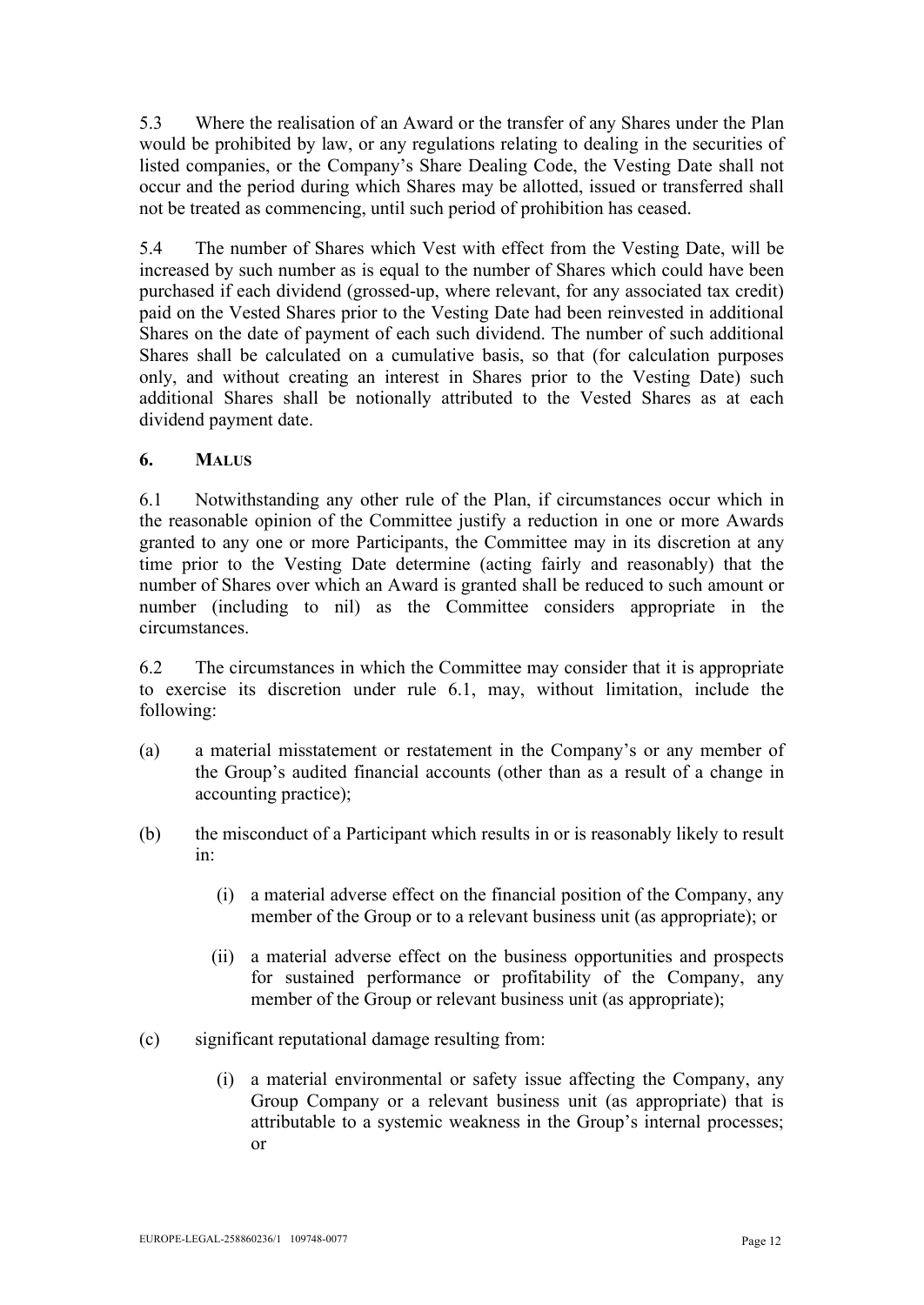- (ii) a material -operational or business failing affecting the Company, any Group Company or a relevant business unit (as appropriate) that has resulted or may result in a prosecution or other legal or regulatory sanction against such entity;
- (d) error by the Company (or any of its directors, employees or agents) in determining the number of Shares under an Award, or in the application of a Performance Condition or any other term of an Award;
- (e) a corporate failure of, or by, the Company or any member of the Group or any relevant business unit (as appropriate);
- $(d)(f)$  a material failure in risk management in the Company or any member of the Group or any relevant business unit (as appropriate);
- $\left(\frac{e}{g}\right)$  conduct which results in a material detriment to stakeholders of the Company or any member of the Group, or to the market reputation of the Company or the Group, or conduct that unreasonably fails to protect the interests of such stakeholders; or
- $(f)(h)$  notwithstanding [\(b\)](#page-11-1) above, other serious misconduct by a Participant.

6.3 If the Committee decides to exercise its discretion under this rule, it shall confirm this in writing to each affected Participant. For the purposes of these rules:

- (a) the Award shall be deemed to have been granted over reduced number of Shares (as the case may be); and
- (b) any subsequent vesting of an Award shall be determined by reference to this reduced number of Shares,

save that if the number of Shares is reduced to nil, the Award shall be treated as if it had never been granted and a Participant (including a Participant who has left employment before the Vesting Date other than by reason of death) shall have no rights to any Shares.

### <span id="page-12-0"></span>**7. CLAWBACK**

<span id="page-12-1"></span>7.1 If, in relation to an Award granted to a Participant who was a director of the Company or a member of the Company's Executive Committee (or managerial body equivalent to the Executive Committee from time to time) at any time up to the Vesting Date of the Award, it is discovered after the Award Vested that circumstances (as specified in rule [7.2\)](#page-13-1) occurred which in the reasonable opinion of the Committee justify recovery by the Company of an amount not exceeding the full benefit received by the Participant from such Vesting (the *Clawback Benefit*) then, notwithstanding any other provision in these rules, the Committee may at its discretion (acting fairly and reasonably) at any time within three years of the Vesting Date of that Award (the *Normal Clawback Period*) determine that all or part of the Clawback Benefit should be recovered by taking one or more of the following actions: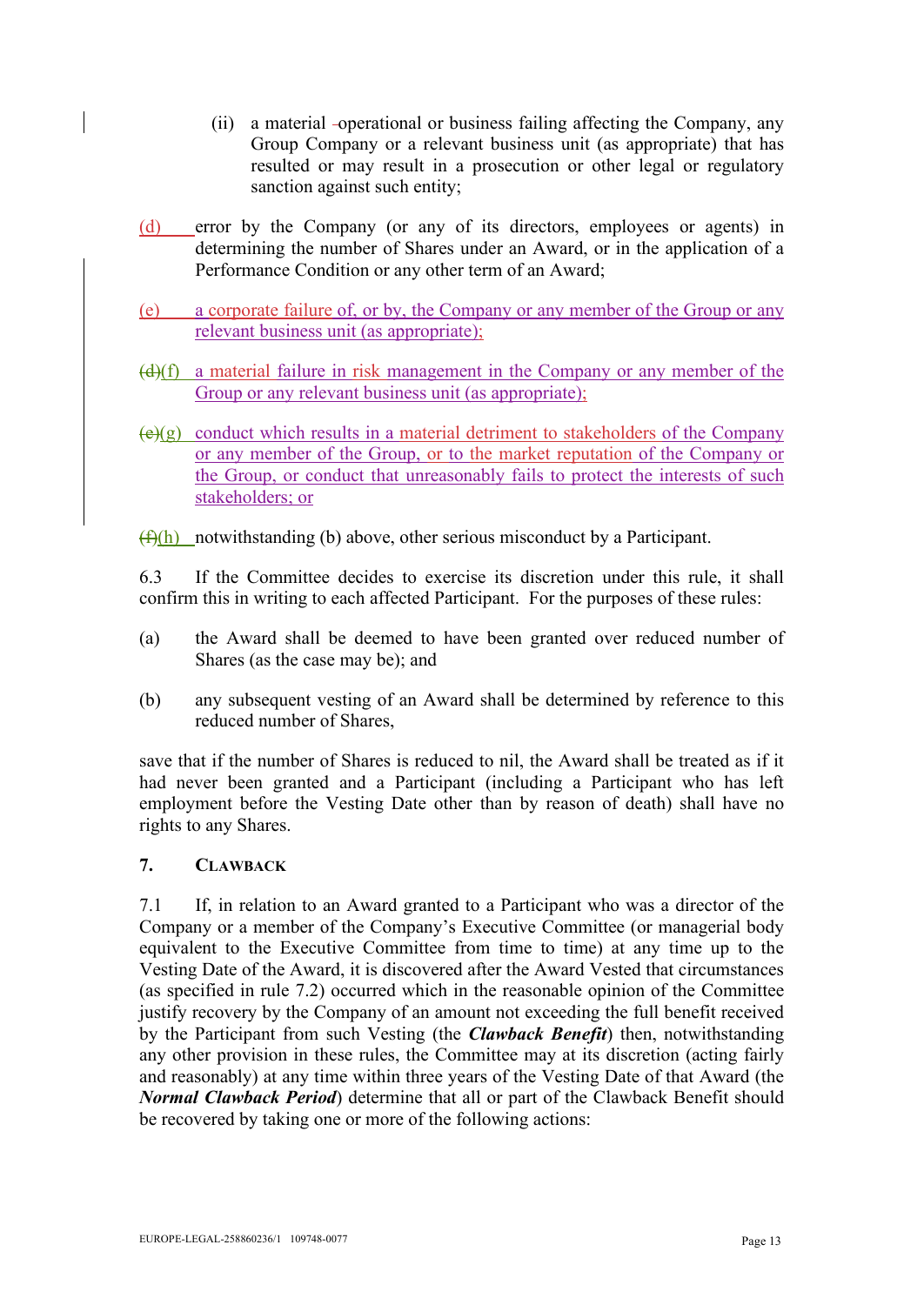- <span id="page-13-0"></span>(a) requiring the Participant to pay to the Company or take such other action as it shall direct (whether by re-transferring Shares or payment of cash proceeds or otherwise), within 30 days of a written demand from the Company; or
- <span id="page-13-2"></span>(b) adjusting the number of Shares under any other unvested share award held by the Participant.

<span id="page-13-1"></span>7.2 The circumstances in which the Committee may consider that it is appropriate to exercise its discretion under rule [7.1](#page-12-1) may, without limitation, include shall be limited to the following:

- (a) a material misstatement or restatement in the Company's or any member of the Group's audited financial statements (other than as a result of a change in accounting practice) as a result of events which occurred (or commenced) prior to the Vesting Date of the Award;
- (b) the misconduct of a Participant which occurred (or commenced) prior to the Vesting Date of the Award which results in or is reasonably likely to result in:
	- (i) a material adverse effect on the financial position of the Company, any member of the Group or to a relevant business unit (as appropriate);
	- (ii) a material adverse effect on the business opportunities and prospects for sustained performance or profitability of the Company, any member of the Group or relevant business unit (as appropriate);
- (c) significant reputational damage as a result of events which occurred (or commenced) prior to the Vesting Date of the Award resulting from:
	- (i) a material environmental or safety issue affecting the Company, any Group Company or a relevant business unit (as appropriate) that is attributable to a systemic weakness in the Group's internal processes; or
	- (ii) a material operational or business failing affecting the Company, any Group Company or a relevant business unit (as appropriate) that has resulted or may result in a prosecution or other legal or regulatory sanction against such entity;
- $(a)$
- (d) error by the Company (or any of its directors, employees or agents) in determining the number of Shares that Vested under the Award or in the application of a Performance Condition or any other term of an Award; or
- (e) a corporate failure of, or by, the Company or any member of the Group or any relevant business unit (as appropriate);
- (f) a material failure in risk management in the Company or any member of the Group or any relevant business unit (as appropriate);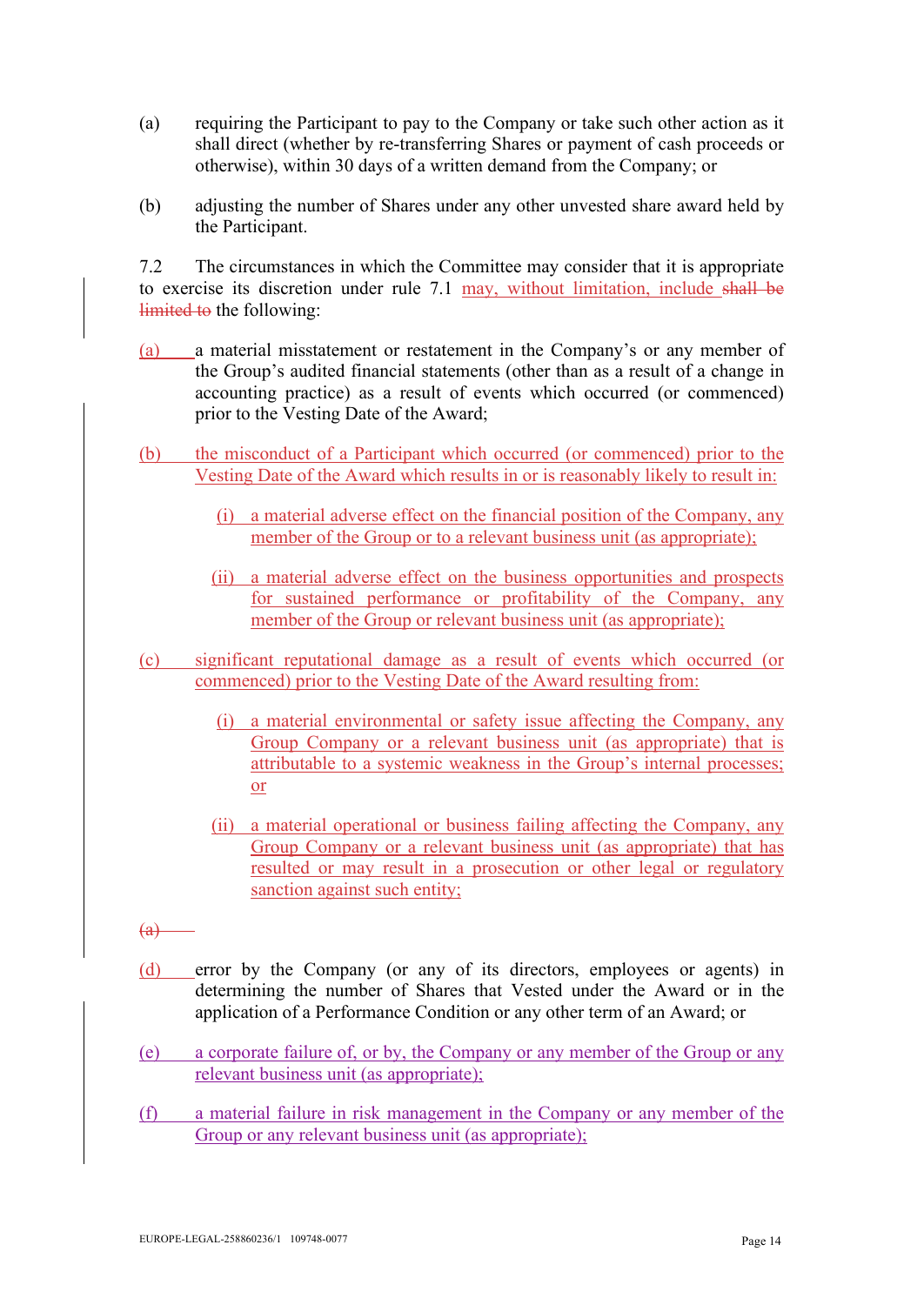- (g) conduct which results in a material detriment to stakeholders of the Company or any member of the Group, or to the market reputation of the Company or the Group, or conduct that unreasonably fails to protect the interests of such stakeholders; or
- (h) a corporate failure of, or by, the Company or any member of the Group or any relevant business unit (as appropriate) as a result of events which occurred (or commenced) prior to the Vesting Date of the Award;
- (i) a material failure in risk management in the Company or any member of the Group or any relevant business unit (as appropriate) as a result of events which occurred (or commenced) prior to the Vesting Date of the Award;
- (j) conduct which occurred (or commenced) prior to the Vesting Date of an Award which results in a material detriment to stakeholders of the Company or any member of the Group, or to the market reputation of the Company or the Group;
- (k) conduct which occurred (or commenced) prior to the Vesting Date of an Award which unreasonably fails to protect the interests of stakeholders of the Company or any member of the Group; or
- $(b)(1)$  notwithstanding [6.2\(b\)\(b\)](#page-11-1) above, other serious misconduct by a Participant which occurred (or commenced) prior to the Vesting Date of the Award.
- (c) serious misconduct by the Participant which occurred (or commenced) prior to the Vesting Date of the Award.
- 7.3 For the purposes of rule [7.1:](#page-12-1)
- (a) in determining the Clawback Benefit, the Committee shall have regard to the Participant's tax position (including, without limitation, whether the value recovered under [\(a\)](#page-13-0) or [\(b\)](#page-13-2) of rule [7.1](#page-12-1) has previously suffered income tax and national insurance contributions (*Taxation*), and, if so, whether that value would benefit from a refund of, or relief from, Taxation). For this purpose, the Committee may specify that the amount of the Clawback Benefit shall be dependent on the Participant's Taxation treatment as finally determined; and
- (b) if, at the expiry of the Normal Clawback Period, the Participant is subject to a major regulatory investigation or a serious criminal investigation (or the Company is subject to such an investigation in relation to a matter which involved the Participant), then the said period may be extended until the date no later than two months following the final conclusion of such an investigation. The Committee shall consider, in each year of the Normal Clawback Period (usually at its May meeting) whether such an investigation is in progress (or whether facts or circumstances exist that make it likely that such an investigation will commence) (an *At Risk Determination*), and the Normal Clawback Period may not be extended in relation to a Participant's Award in accordance with this provision unless the Committee has given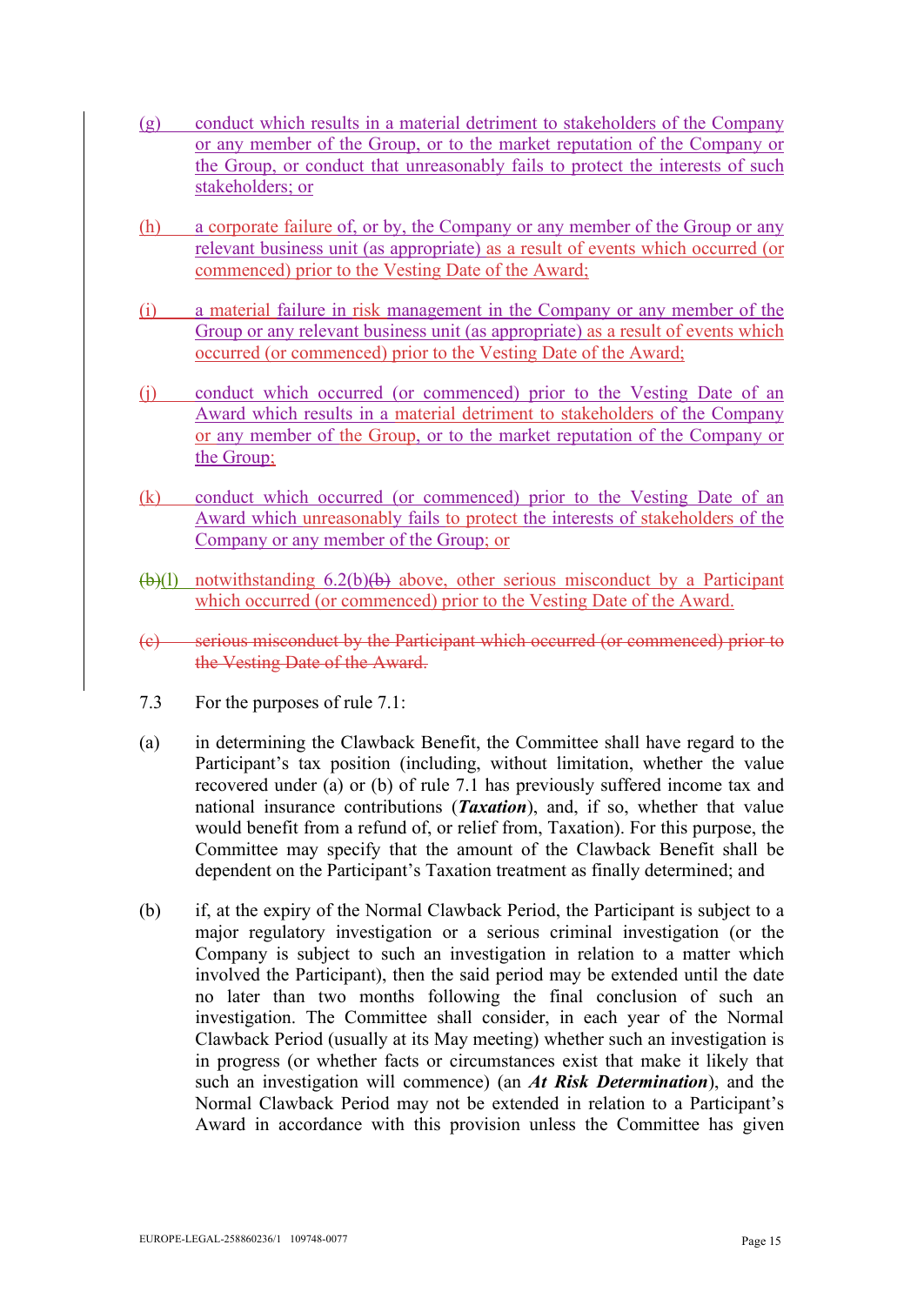written notice to the Participant of the At Risk Determination (within 30 days of the determination being made).

7.4 If the Committee decides to exercise its discretion under this rule, it shall confirm this in writing to each affected Participant.

## **8. ISSUE OR TRANSFER OF SHARES**

8.1 The Committee shall issue or procure the transfer of Shares to be allotted or transferred pursuant to the realisation of an Award within 30 days following the Vesting Date of the Award. Treasury Shares may be used to satisfy Awards.

8.2 Shares to be issued pursuant to the Plan will rank pari passu in all respects with the Shares then in issue, except that they will not rank for any rights attaching to Shares by reference to a record date preceding the Vesting Date.

8.3 Shares to be transferred pursuant to the Plan will be transferred free of all liens, charges and encumbrances and together with all rights attaching thereto, except that they will not rank for any rights attaching to Shares by reference to a record date preceding the Vesting Date.

8.4 Subject to rule [15.1 below,](#page-19-0) the Company and its Subsidiaries may provide funds to the Trustees to enable the Trustees to purchase existing Shares or subscribe for new Shares in the Company for the purpose of the Plan, provided that no funds may be provided to enable the Trustees to acquire Shares in the Company if such an acquisition would result in the Trustees holding more than 5% of the ordinary share capital of the Company in issue at that time.

### <span id="page-15-1"></span>**9. LAPSE OF AWARDS**

- 9.1 Awards shall lapse upon the occurrence of the earliest of the following events:
- (a) to the extent that it is determined that the Performance Conditions applicable to an Award have not been met following the expiry of the Performance Period, the expiry of the Performance Period;
- (b) in relation to an Award which is granted on terms that the Participant must call for Vested Shares, six months following the Vesting Date;
- (c) the expiry of any relevant period specified in rule [10;](#page-15-0) or
- (d) the Participant being deprived of the legal or beneficial ownership of the Award by operation of law, or doing or omitting to do anything which causes him to be so deprived or becomes bankrupt.

### <span id="page-15-0"></span>**10. GENERAL OFFER FOR THE COMPANY ETC.**

<span id="page-15-2"></span>10.1 If any person (either alone or together with any person acting in concert with him) makes a general offer to acquire the whole of the share capital of the Company (other than those shares which are already owned by him and/or any person acting in concert with him), the Company shall, as soon as reasonably practicable thereafter,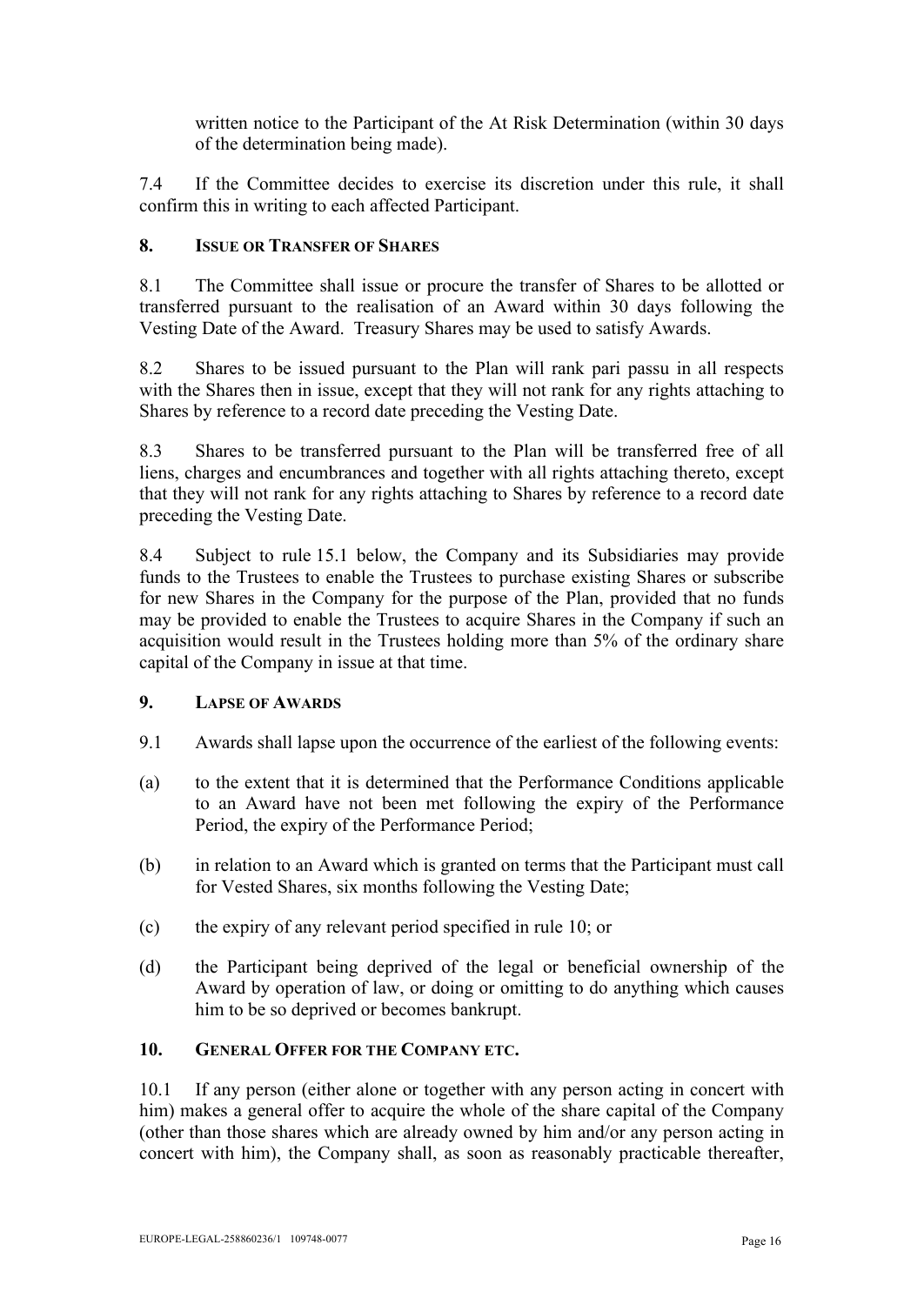give notice to each Participant of such general or other offer. Awards shall Vest in accordance with rule [10.8](#page-17-0) on the date on which the offer becomes or is declared unconditional in all respects.

### **Scheme of Arrangement**

<span id="page-16-0"></span>10.2 If a court shall direct that a meeting of the holders of Shares be convened pursuant to sections 895 to 900 of the Companies Act 2006 for the purposes of considering a scheme of arrangement, Awards shall Vest in accordance with rule [10.8](#page-17-0) conditionally on the scheme of arrangement being either approved by the shareholders' meeting or sanctioned by the court (as determined by the Committee in its absolute discretion) (the *Relevant Condition*).

10.3 If the Relevant Condition is not satisfied, the Awards shall continue. If the Relevant Condition is satisfied, any Award (or such part thereof as the Committee may specify) which is not realised shall lapse automatically on the day immediately after the date on which the Relevant Condition is satisfied.

10.4 The Committee shall endeavour to procure that, where a Participant has realised his Awards conditionally on the scheme of arrangement being approved by the shareholders' meeting in accordance with rule [10.2](#page-16-0) above, the scheme of arrangement shall, so far as it relates to Shares, be extended to such Participant as if each Share in respect of which the Award was conditionally realised had been transferred, to him by that time.

10.5 Awards shall not be realisable without the consent of the Committee under the foregoing provisions of this rule [10](#page-15-0) if the purpose and effect of the scheme of arrangement is to create a new holding company for the Company, such company having substantially the same shareholders and proportionate shareholdings as those of the Company immediately prior to the scheme of arrangement. Awards will in such circumstances continue and be treated as an award over such number of shares in the holding company as is determined to be appropriate by the Committee, and references in this Plan to "the Company" shall be construed as references to such holding company as appropriate.

# **Demerger**

10.6 If the Committee becomes aware that the Company is or is expected to be affected by any demerger, dividend in specie, super-dividend or other transaction which, in the opinion of the Committee, would affect the current or future value of any Awards, the Committee, acting fairly, reasonably and objectively, may in its absolute discretion allow some or all Awards to be realised in accordance with rule [10.8.](#page-17-0) The Committee shall specify the date or event which shall trigger the realisation of such Awards and whether unrealised Awards shall lapse after such date or event.

# **Voluntary Winding-up**

<span id="page-16-1"></span>10.7 If notice is duly given of a resolution for a voluntary winding-up of the Company then the Committee, acting fairly, reasonably and objectively, may in its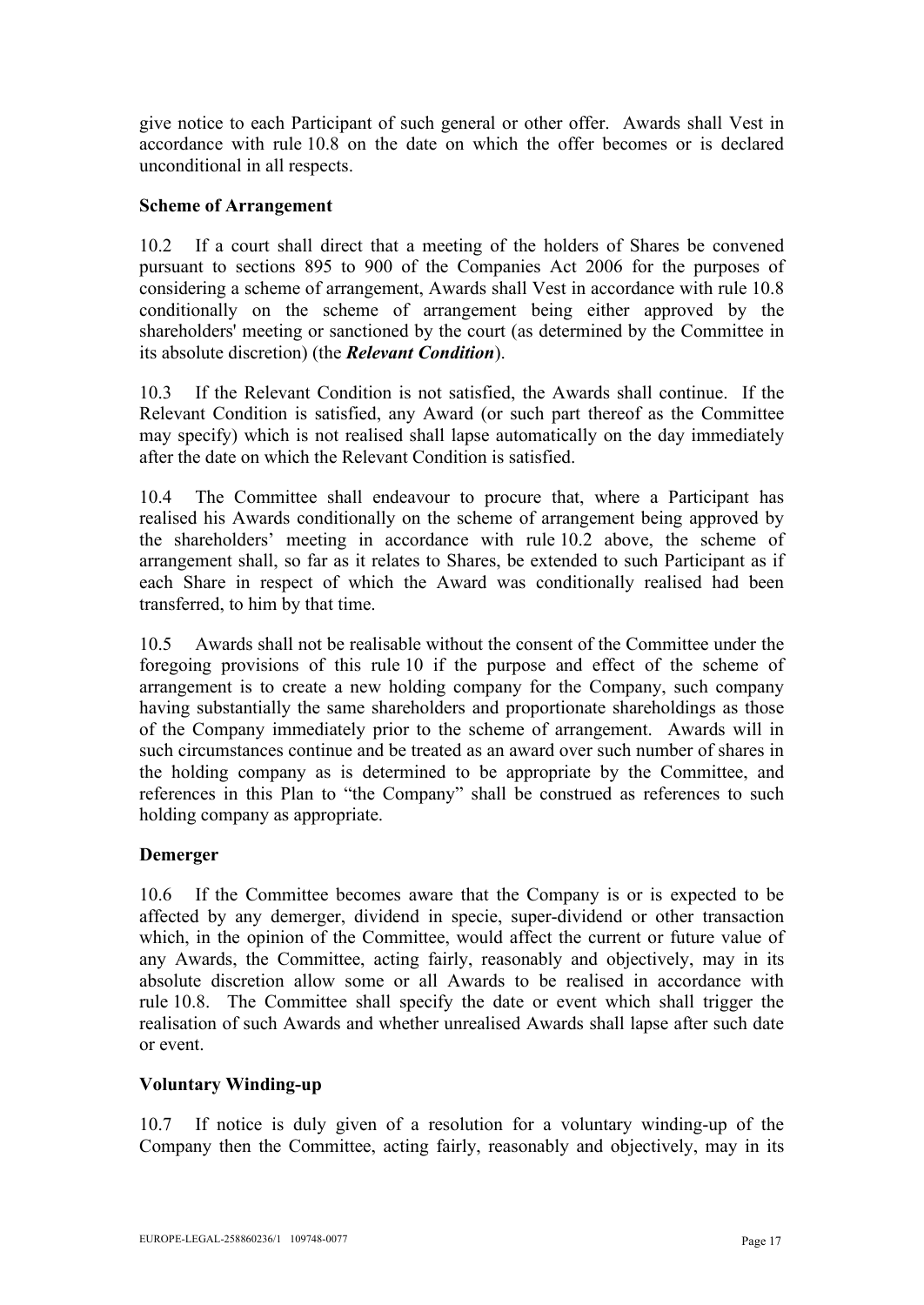absolute discretion allow some or all Awards to be realised in accordance with rule [10.8.](#page-17-0) Any such Awards shall be realised on the date of a resolution for the voluntary winding up of the Company being passed and any unrealised Awards shall lapse automatically thereafter.

## **Application of Performance Conditions and pro rating**

<span id="page-17-0"></span>10.8 Where an Award becomes realisable before the expiry of the relevant Performance Period under rules [10.1](#page-15-2) to [10.7,](#page-16-1) the number of Shares in respect of which the Award shall Vest shall be determined by the Committee by reference to the extent to which Performance Conditions are met as at the date of the relevant event, subject to modification if the Committee considers that the Performance Conditions would have been met to a greater or lesser extent at the end of the original Performance Periods. The number of Shares in respect of which all Tranches of an Award may be realised shall be the number of Shares in respect of which the Award has Vested (subject to any adjustments under rule [12\)](#page-17-2) multiplied by the fraction *A/B* (where *A* is that part of the Performance Period measured in complete months from the start of the Performance Period to the date on which the relevant event occurs and *B* is 36 or such other number as is equal to the number of months in the original Performance Period), **SAVE THAT** the Committee may at its discretion, in appropriate circumstances (but not so as to result in an unjustifiably large Vesting level), disapply or alter the fraction stated above to release a greater number of Shares if it considers that the contribution of Participants to the creation of shareholder value during the Performance Period would not otherwise be properly recognised.

## **11. TAXATION**

11.1 Any liability of a Participant to taxation or social security contributions in respect of an Award shall be for the account of the relevant Participant, and the release of any Shares the subject of a Participant's Award or the exercise of any such Award shall be conditional on the Participant complying with any arrangements specified by the Company or the trustee of the Trust for the payment of taxation and any social security contributions (including, without limitation, the sale of sufficient Shares to enable the Company or the trustee or any employing company in the Group to satisfy its obligations in respect of deduction of taxation and employee's social security contributions at source).

### <span id="page-17-2"></span>**12. ADJUSTMENTS OF AWARDS**

<span id="page-17-1"></span>12.1 In the event of any Capital Reorganisation (or the implementation by the Company of a demerger or payment of a super dividend which would otherwise materially affect the value of an Award) the Committee may adjust the number of Shares subject to Awards (including, for the avoidance of doubt, Vested Shares in respect of which any Award has been realised but Shares have not yet been transferred to the Participant) to such extent and in such manner as it thinks fit.

12.2 Any adjustments to Awards made pursuant to this rule [12](#page-17-2) shall be notified to the relevant Participants.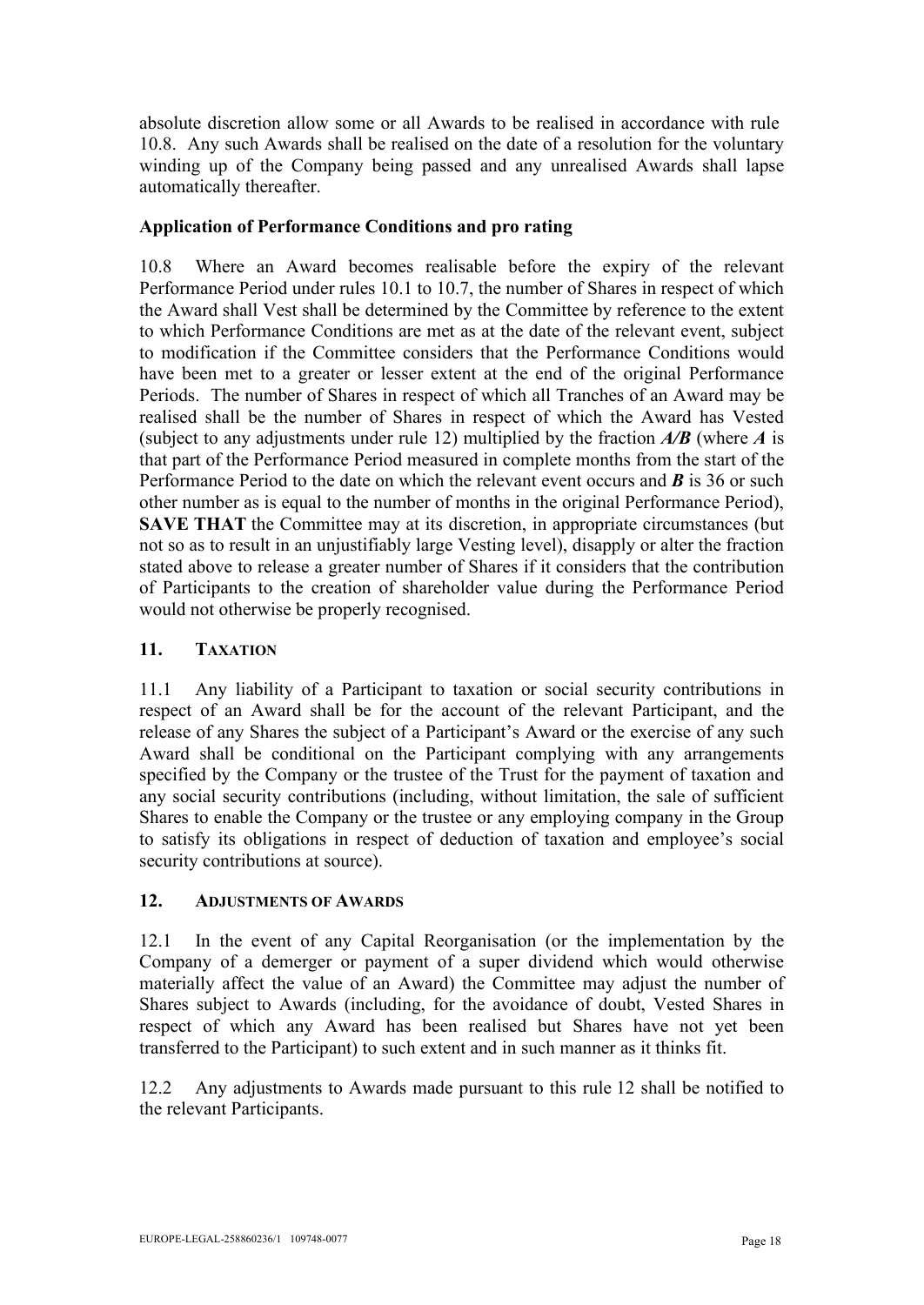#### **13. AMENDMENT AND ADMINISTRATION**

13.1 The decision of the Committee shall be final and binding in all matters relating to the Plan and it may at any time discontinue the grant of further Awards.

13.2 The Committee may amend any of the provisions of the Plan in any way it thinks fit, provided that:

- (a) the Committee shall not make any amendment that would materially prejudice the interests of existing Participants except with the prior consent or sanction of Participants who, if they realised their Awards in full, would thereby become entitled to not less than three-quarters of all the Shares which would fall to be allotted or transferred upon realisation in full of all outstanding Awards; and
- (b) no amendment which in the reasonable opinion of the Committee is to the advantage of Executives or Participants may be made to:
	- (i) the definition of *Executive* in rule [1.1;](#page-3-0)
	- (ii) the limitations on the numbers of Shares subject to the Plan;
	- (iii) the maximum entitlement of an Executive under the Plan;
	- (iv) the basis for determining a Participant's entitlement to Shares under the Plan;
	- (v) the terms of Shares to be provided under the Plan;
	- (vi) the adjustment provisions of the Plan;

without the prior approval of the Company in general meeting (aa) except in the case of minor amendments to benefit the administration of the Plan, to take account of a change in legislation or to obtain or maintain favourable tax, exchange control or regulatory treatment for Participants or any member of the Group, or (bb) as otherwise permitted under these rules; and

(c) without prejudice to any provision of the Plan which provides for the lapse of an Award, the Committee may not cancel an Award unless the Participant agrees in writing to such cancellation.

13.3 Notwithstanding any other provision of the Plan, the Committee may establish appendices to the Plan for the purpose of granting Awards to Executives who are or may become primarily liable to tax outside the United Kingdom on their remuneration, subject to such modifications as may be necessary or desirable to take account of overseas tax, exchange control, securities laws or other applicable laws provided that any Shares made available under such appendices shall count towards the limits set out in rule [3.](#page-7-1)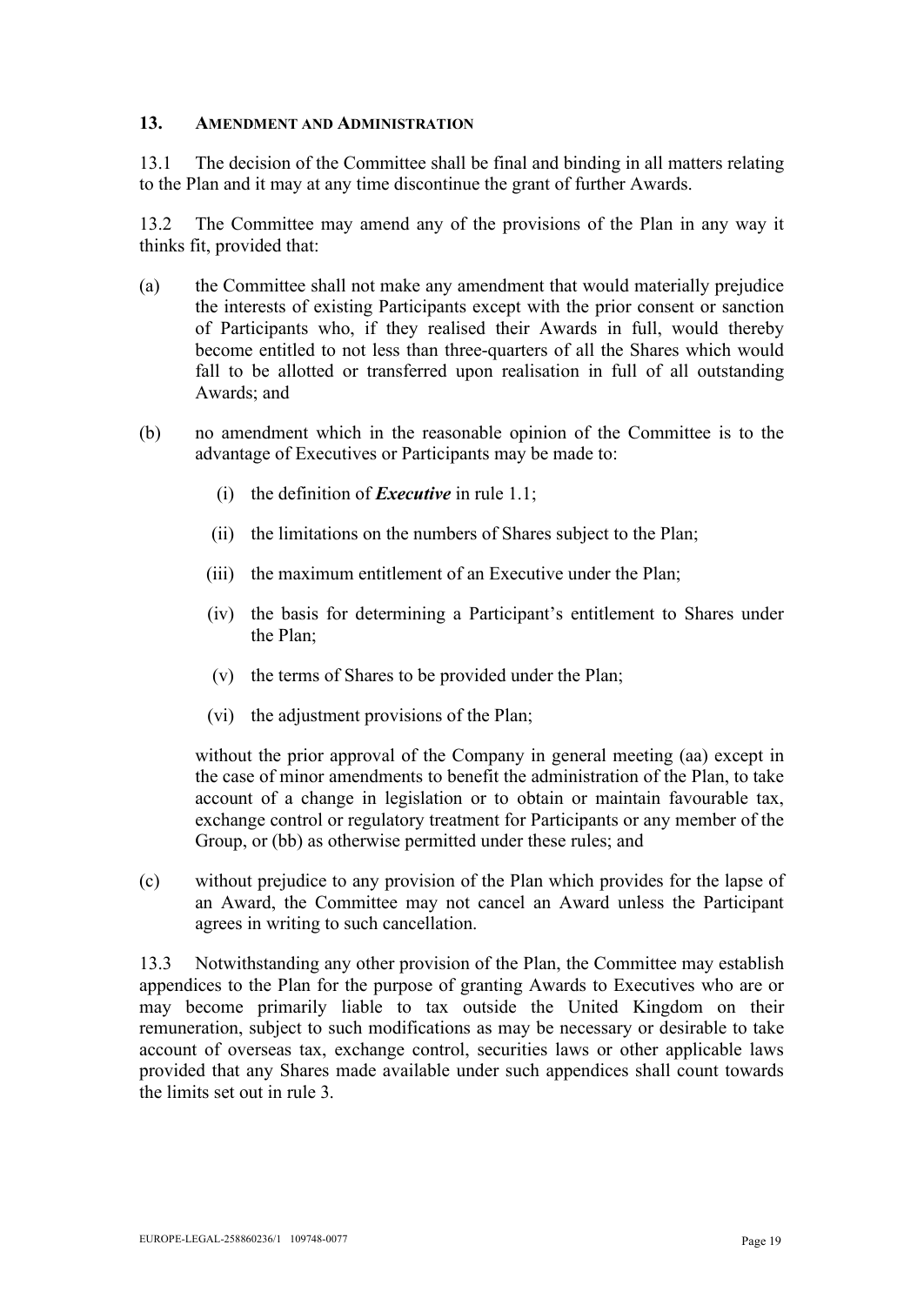## <span id="page-19-1"></span>**14. DATA PROTECTION**

14.1 It is a term and condition of participation in the Plan that Participants acknowledge and agree that for the purposes of the administration of the Plan including the grant, holding or Vesting of Awards and the holding or sale of Shares acquired from the Vesting of Awards, information relating to the Participants will be passed between their employing companies, the Company and other members of the Group and any third parties engaged by them to the extent required for the administration or operation of the Plan and to the extent permitted by applicable law. Participants shall be provided with all appropriate information regarding the processing of information and their rights in respect of such processing as is required under applicable law, and Participant information shall be processed in accordance with applicable law. By participating in the Plan, a Participant shall be deemed to have acknowledged and accepted this rule [14.](#page-19-1)

## **15. GENERAL**

<span id="page-19-0"></span>15.1 Any member of the Group may provide money to the trustees of any trust or any other person to enable them or him to acquire Shares to be held for the purposes of the Plan, or enter into any guarantee or indemnity for the purposes, to the extent not prohibited by Chapter 2 of Part 18 of the Companies Act 2006.

15.2 The Plan shall terminate on the tenth anniversary of the approval of the Plan by Shareholders or at any earlier time by the passing of a resolution by the Committee or an ordinary resolution of the Company in general meeting. Termination of the Plan shall be without prejudice to the subsisting rights of Participants.

<span id="page-19-2"></span>15.3 The rights and obligations of any individual under the terms of his office or employment with the Group or an Associated Company shall not be affected by his participation in the Plan or any right he may have to participate in the Plan. An individual who participates in the Plan waives all and any rights to compensation or damages in consequence of the termination of his office or employment with any Group Company for any reason whatsoever (whether lawfully or unlawfully), insofar as those rights arise or may arise from his ceasing to have rights under the Plan as a result of such termination, or from the loss or diminution in value of such rights or entitlements. In the event of any conflict between the terms of this rule [15.3](#page-19-2) and the Participant's terms of employment, this rule will take precedence.

- <span id="page-19-3"></span>15.4 Notwithstanding any other provision of the Plan:
- (a) the Plan shall not form part of any contract of employment between the Company or any Subsidiary and a Participant;
- (b) no Executive has any right to be granted an Award and the fact that an Executive may have participated in the Plan and/or been granted an Award under the Plan shall not entitle any Executive to future participation or grants;
- (c) the benefit to a Participant of participation in the Plan (including, in particular but not by way of limitation, any Awards held by him) shall not form any part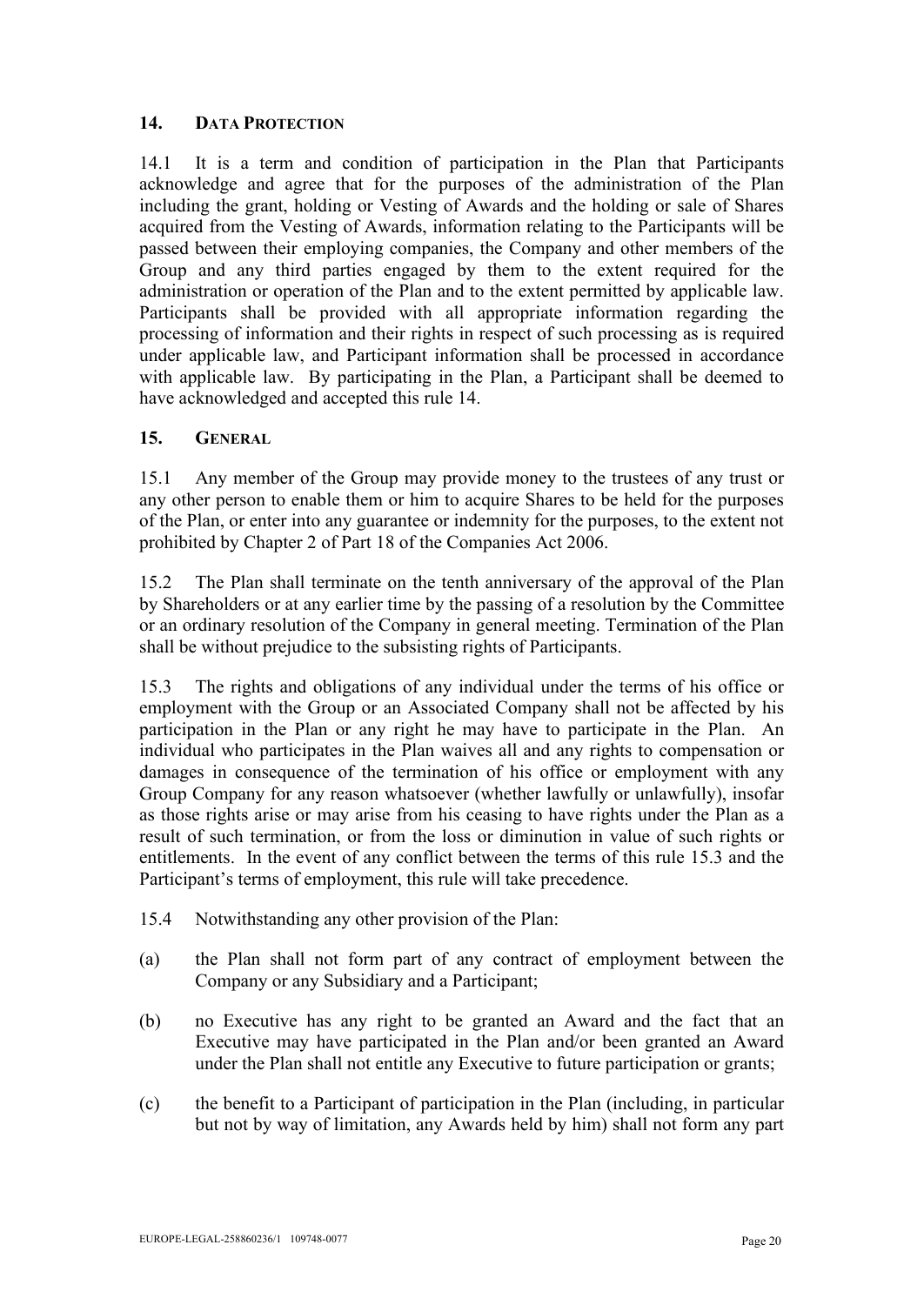of his contractual remuneration or benefits or count as his contractual remuneration or benefits for any purpose;

- (d) nothing in the Plan shall in any way be construed as imposing upon any member of the Group a contractual obligation as between the member of the Group and a Participant to contribute to the Plan; and
- (e) by accepting the grant of an Award and not renouncing it a Participant is deemed to have agreed to the provisions of the Plan and in particular, this rule [15.4.](#page-19-3)

15.5 The existence of any Award shall not affect in any way the right or power of the Company or its shareholders to make or authorise any or all adjustments, recapitalisations, reorganisations or other changes in the Company's capital structure, or any merger or consolidation of the Company, or any issue of Company shares, bonds, debentures, preferred or prior preference stocks ahead of, or convertible into, or otherwise affecting the Shares or the rights thereof, or the dissolution or liquidation of the Company or any sale or transfer of all or any part of its assets or business, or any other corporate act or proceeding, whether of a similar character or otherwise.

15.6 Any notice or other document required to be given under or in connection with the Plan may be delivered to a Participant or sent to him at his home address according to the records of his employing company or such other address as may appear to the Company to be appropriate including any electronic address. Notices sent by post shall be deemed to have been given on the day following the date of posting and notices sent by electronic means shall be deemed to have been given twelve hours after the time of despatch or at such earlier time as receipt is acknowledged. Any notice or other document required to be given to the Company under or in connection with the Plan may be delivered or sent by post to it at its registered office (or such other place or places as the Company may from time to time determine and notify to Participant).

15.7 Benefits under the Plan shall not be pensionable.

15.8 The Company, or where the Committee so directs any Participating Company, shall pay the appropriate stamp duty on behalf of Participants in respect of any transfer of Shares on the realisation of Awards.

15.9 These Rules and any non-contractual obligations arising out of or in connection with these Rules shall be governed by and construed in accordance with English law. All disputes arising out of or in connection with the rules shall be subject to the exclusive jurisdiction of the courts of England and Wales.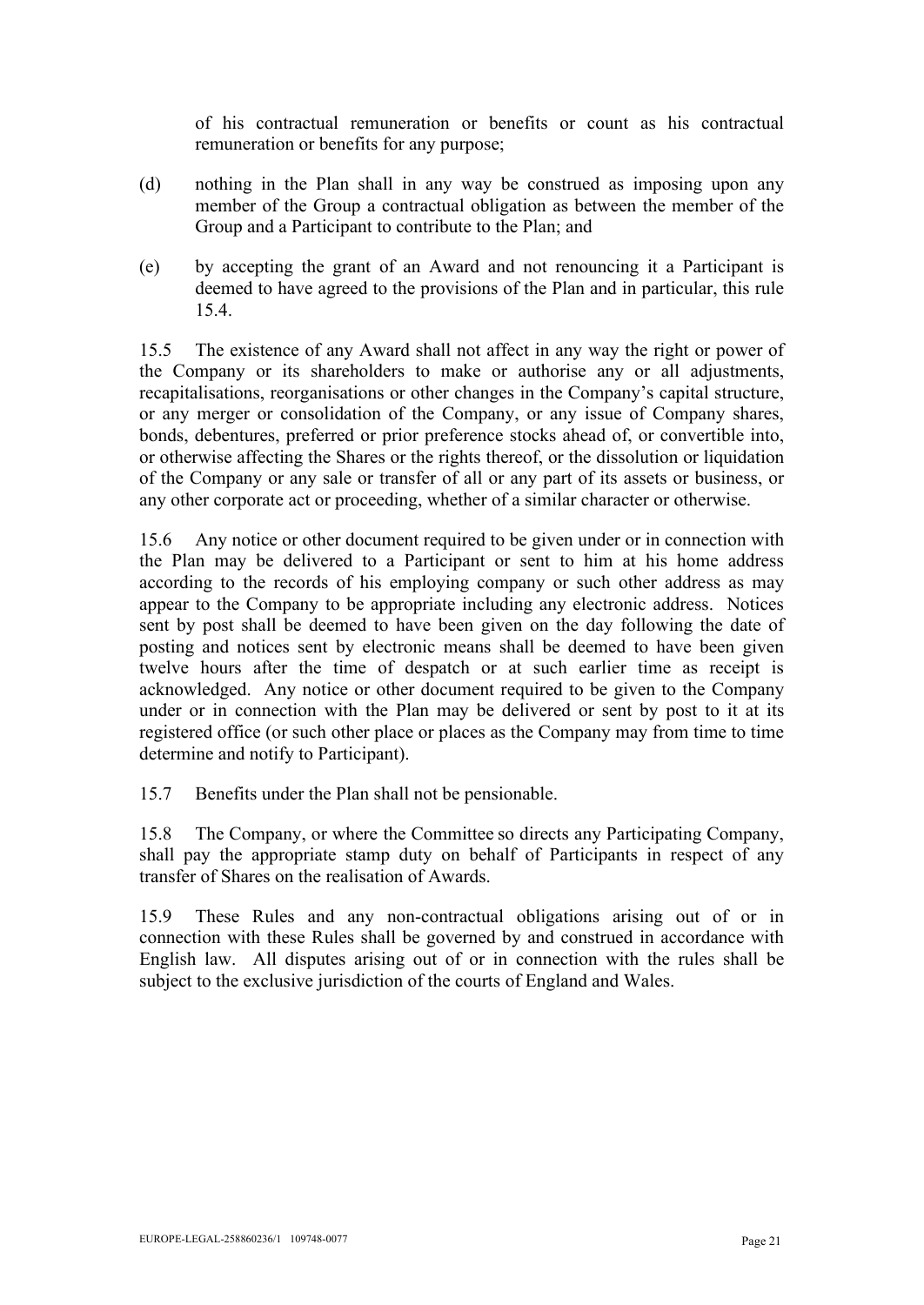#### **SCHEDULE 1**

### **PERFORMANCE CONDITIONS ATTACHING TO AWARDS GRANTED ON OR AFTER 18 JULY 2019**

**AWARDS GRANTED FROM 18 JULY 2019 SHALL BE SUBJECT TO SUCH PERCENTAGES OF THE FOLLOWING PERFORMANCE CONDITION TRANCHES AS THE COMMITTEE SHALL SPECIFY.** 

(a) **AN EPS TRANCHE, REQUIRING THAT THE COMPANY'S EPS GROWTH OVER THE PERFORMANCE PERIOD IS AT A LEVEL TO CAUSE SHARES IN THE EPS TRANCHE TO VEST IN ACCORDANCE WITH THIS SCHEDULE (THE** *EPS PERFORMANCE TARGET***);** 

(b) **A DPS TRANCHE, REQUIRING THAT THE COMPANY'S DPS GROWTH OVER THE PERFORMANCE PERIOD IS AT A LEVEL TO CAUSE SHARES IN THE DPS TRANCHE TO VEST IN ACCORDANCE WITH THIS SCHEDULE (THE** *DPS PERFORMANCE TARGET***);**

(c) **A TSR (FTSE 100) TRANCHE, REQUIRING THAT THE COMPANY'S TSR RANKING OVER THE PERFORMANCE PERIOD WITHIN THE FTSE COMPARATOR GROUP IS AT A LEVEL TO CAUSE SHARES IN THE TSR (FTSE 100) TRANCHE TO VEST IN ACCORDANCE WITH THIS SCHEDULE (THE** *TSR (FTSE 100) PERFORMANCE TARGET***);** 

(d) **A TSR (MSCI EUROPE UTILITIES) TRANCHE, REQUIRING THAT THE COMPANY'S TSR RANKING WITHIN THE MSCI COMPARATOR GROUP OVER THE PERFORMANCE PERIOD IS AT A LEVEL TO CAUSE SHARES IN THE TSR (MSCI EUROPE UTILITIES) TRANCHE TO VEST IN ACCORDANCE WITH THIS SCHEDULE (THE** *TSR (MSCI EUROPE UTILITIES) PERFORMANCE TARGET***);** 

(e) **A NETWORKS CUSTOMER TRANCHE, REQUIRING THAT THE COMPANY'S NETWORKS CUSTOMER RANKING OVER THE PERFORMANCE PERIOD IS AT A LEVEL TO CAUSE SHARES IN THE NETWORKS CUSTOMER TRANCHE TO VEST IN ACCORDANCE WITH THIS SCHEDULE (THE** *NETWORKS PERFORMANCE TARGET***); AND**

(f) **A BUSINESS ENERGY CUSTOMER TRANCHE, REQUIRING THAT THE COMPANY'S BUSINESS ENERGY CUSTOMER RANKING OVER THE PERFORMANCE PERIOD IS AT A LEVEL TO CAUSE SHARES IN THE BUSINESS ENERGY CUSTOMER TRANCHE TO VEST IN ACCORDANCE WITH THIS SCHEDULE (THE** *BUSINESS ENERGY PERFORMANCE TARGET***).**

**THE FOLLOWING PROVISIONS APPLY FOR THE PURPOSE OF DETERMINING WHETHER THE CONDITIONS SET OUT IN THIS SCHEDULE HAVE BEEN SATISFIED.**

#### **DEFINITIONS**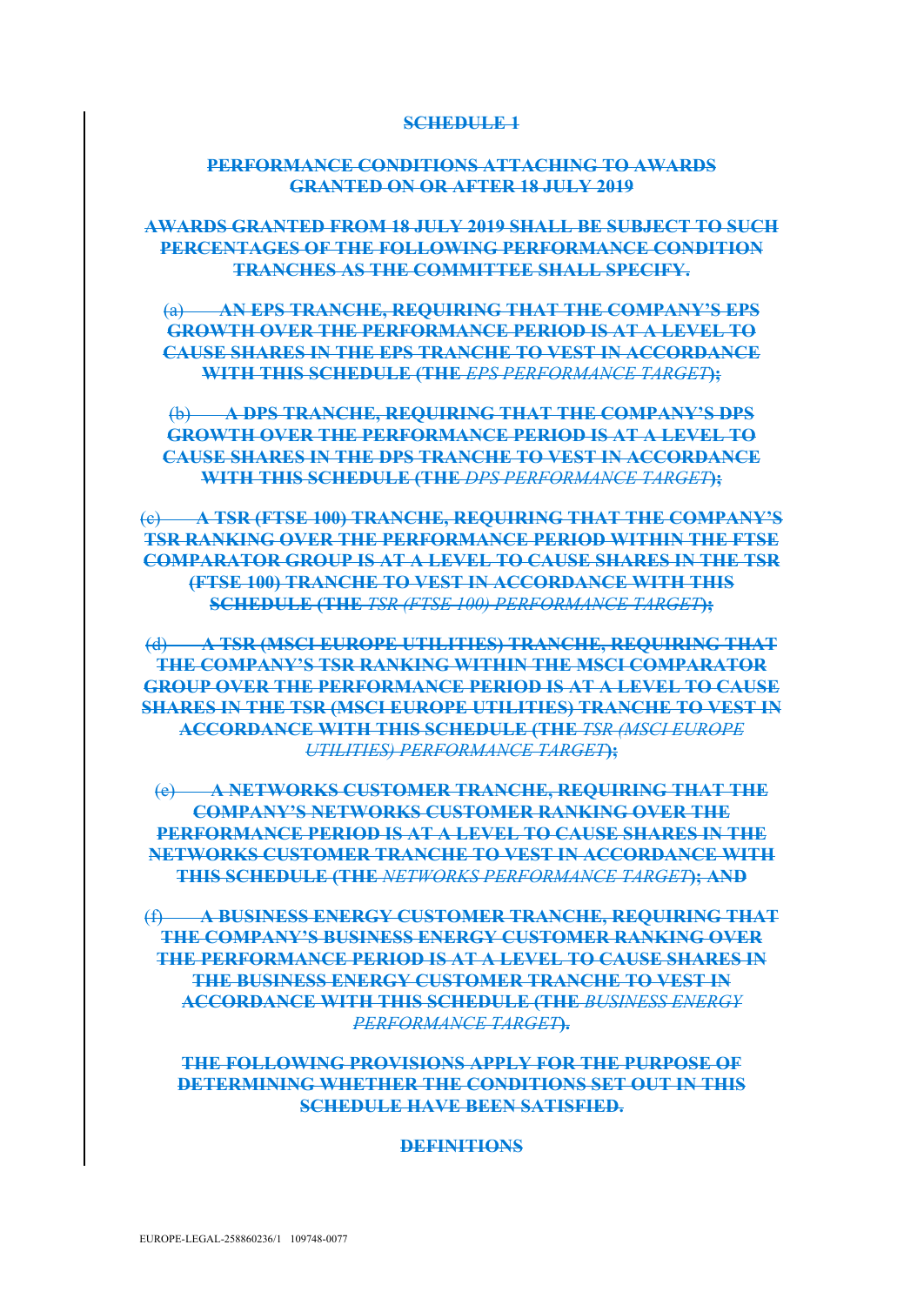1. **IN THIS SCHEDULE, TERMS SHALL HAVE THE SAME MEANING AS IN RULE 1 OF THE RULES AND, UNLESS THE CONTEXT OTHERWISE REQUIRES, THE FOLLOWING ADDITIONAL TERMS SHALL HAVE THE FOLLOWING MEANINGS, NAMELY:**

*ACCOUNTS* **MEANS THE CONSOLIDATED ACCOUNTS OF THE COMPANY FOR A FINANCIAL YEAR DRAWN UP IN ACCORDANCE WITH GENERALLY ACCEPTED ACCOUNTING PRINCIPLES APPLIED CONSISTENTLY;**

*ACCOUNTS DATE* **MEANS THE DATE ON WHICH ACCOUNTS ARE PUBLISHED OR, IF THE COMMITTEE SO DETERMINES, THE DATE OF THE PRELIMINARY ANNOUNCEMENT OF FINAL RESULTS FOR A FINANCIAL YEAR;**

*ANNUALISED EPS* **MEANS EPS ADJUSTED PROPORTIONATELY UPWARDS OR DOWNWARDS IN A CASE WHERE THE RELEVANT FINANCIAL YEAR IS MORE OR LESS THAN ONE YEAR;**

*ANNUALISED DPS* **MEANS DPS ADJUSTED PROPORTIONATELY UPWARDS OR DOWNWARDS IN A CASE WHERE THE RELEVANT FINANCIAL YEAR IS MORE OR LESS THAN ONE YEAR;**

*AUDITORS* **MEANS THE AUDITORS FOR THE TIME BEING OF THE COMPANY;**

*AVERAGE MARKET VALUE* **MEANS, IN RELATION TO A SHARE OR AN ORDINARY SHARE IN A COMPANY IN THE RELEVANT COMPARATOR GROUP ON ANY DATE, THE AVERAGE OF THE CLOSING MID-MARKET VALUES OF SUCH A SHARE FOR THE DEALING DAYS IN THE PERIOD OF 3 MONTHS IMMEDIATELY PRECEDING THE START AND END OF THE PERFORMANCE PERIOD. FOR THE AVOIDANCE OF DOUBT, WHERE A COMPANY IN THE RELEVANT COMPARATOR GROUP HAS ITS PRIMARY LISTING IN A CURRENCY OTHER THAN STERLING, THE AVERAGE MARKET VALUE SHALL BE EXPRESSED (AND TSR SHALL BE CALCULATED) BY REFERENCE TO THAT LOCAL CURRENCY;** 

*BASIS YEAR* **MEANS, IN RELATION TO THE COMPANY, THE FINANCIAL YEAR ENDING IMMEDIATELY BEFORE THAT IN WHICH THE DATE OF GRANT OF AN AWARD OCCURS;**

*BUSINESS ENERGY CUSTOMER RANKING* **MEANS, THE AVERAGE RANKING OF THE COMPANY IN THE BUSINESS ENERGY SUPPLIER PERFORMANCE RANKING (ROUNDED TO THE NEAREST INTEGER) IN RESPECT OF MONTHS DURING THE PERFORMANCE PERIOD THAT HAS BEEN PUBLISHED UP TO THE ACCOUNTS DATE;**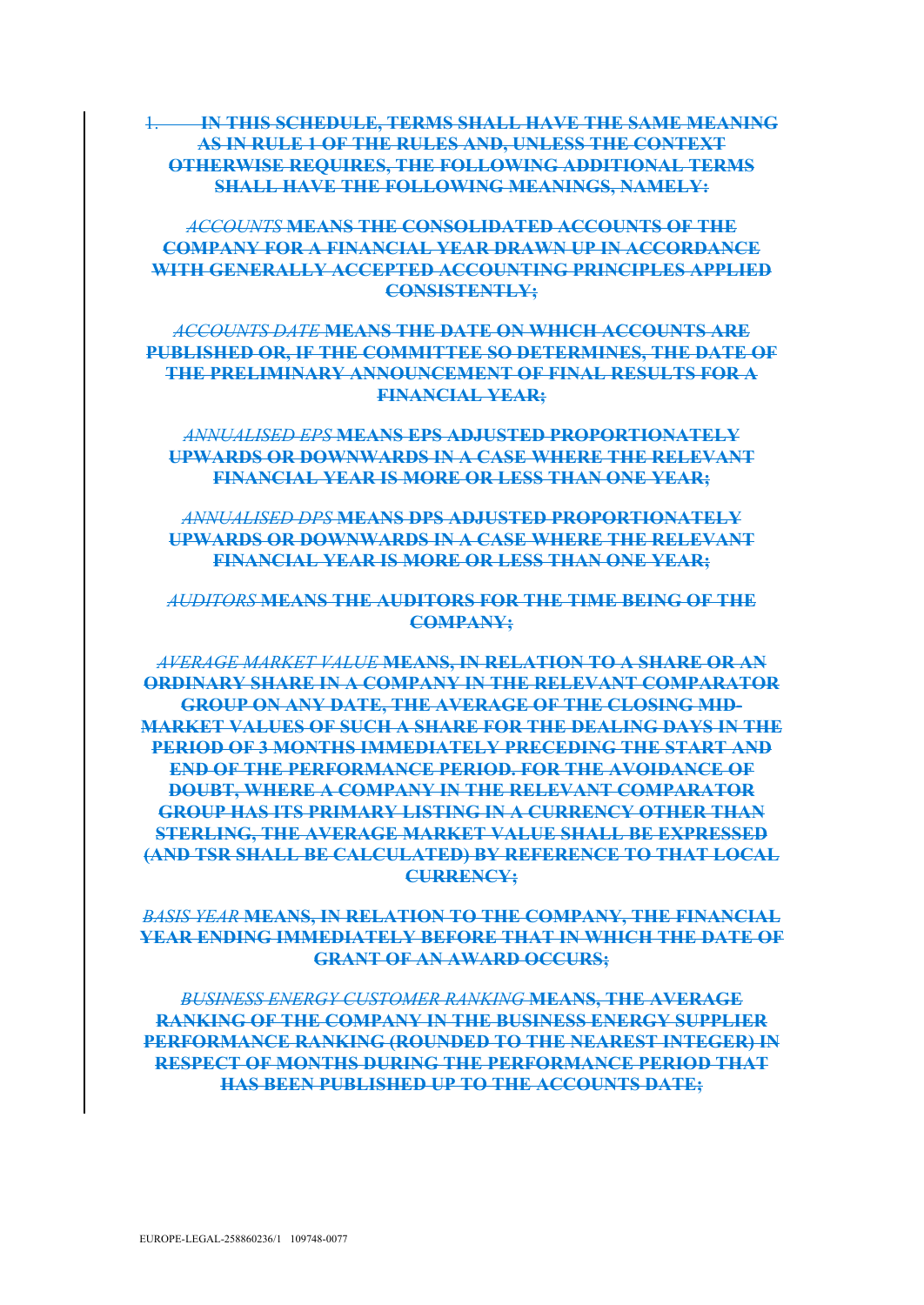*BUSINESS ENERGY SUPPLIER PERFORMANCE RANKING* **MEANS THE NON-DOMESTIC ENERGY SUPPLIERS' PERFORMANCE RANKING PUBLISHED BY CITIZENS ADVICE, OR SUCH OTHER BUSINESS ENERGY CUSTOMER SERVICE SURVEY AS THE COMMITTEE MAY CONSIDER APPROPRIATE FROM TIME TO TIME;**

*DPS* **MEANS, FOR ANY FINANCIAL YEAR OF THE COMPANY, THE AGGREGATE DIVIDENDS PER ORDINARY SHARE OF THE COMPANY, DECLARED IN RESPECT OF THAT YEAR (SUBJECT WHERE RELEVANT TO GENERAL MEETING APPROVAL)** PROVIDED THAT **THE COMPANY'S DIVIDEND COVER FOR THAT FINANCIAL YEAR IS NO LOWER THAN THE ESTABLISHED DIVIDEND COVER RANGE. IF THE COMPANY'S DIVIDEND COVER FOR ANY FINANCIAL YEAR IS BELOW THE ESTABLISHED DIVIDEND COVER RANGE, DPS MEANS, IN RELATION TO THAT FINANCIAL YEAR, THE DIVIDEND PER ORDINARY SHARE OF THE COMPANY WHICH WOULD HAVE BEEN APPLIED IF DIVIDEND LEVELS HAD BEEN SET IN ACCORDANCE WITH THE ESTABLISHED DIVIDEND COVER RANGE;** 

*DPS GROWTH* **MEANS THE PERCENTAGE GROWTH IN THE COMPANY'S ANNUALISED DPS OVER THE PERFORMANCE PERIOD (THAT IS, COMPARING THE COMPANY'S ANNUALISED DPS FOR ITS BASIS YEAR AND FOR ITS FINAL YEAR) EXPRESSED ON A COMPOUND ANNUAL GROWTH BASIS;**

*EPS* **MEANS, FOR ANY FINANCIAL YEAR OF THE COMPANY, THE ADJUSTED EARNINGS PER ORDINARY SHARE OF THE COMPANY ((A) BEFORE EXCEPTIONAL ITEMS, NET FINANCE INCOME FROM PENSIONS ASSETS (IAS 19), THE IMPACT OF IAS 32 (APART FROM THE ACCRETION OF CONVERTIBLE DEBT UNDER IAS 32) AND IAS 39 AND DEFERRED TAX, AND (B) EXCLUDING THE AMORTIZATION OF ACQUIRED INTANGIBLE ASSETS, ACQUISITION INTEGRATION COSTS, GAINS ON DISPOSALS AND INVESTMENTS AND RELATED TAX EFFECTS), CALCULATED IN ACCORDANCE WITH INTERNATIONAL FINANCIAL REPORTING STANDARD NO. 2 OR ANY MODIFICATION OF THAT STANDARD** PROVIDED THAT **TO ENSURE COMPARABILITY OF FINANCIAL YEARS OF THE COMPANY WITHIN THE PERFORMANCE PERIOD AND FOR THE BASIS YEAR, THE COMMITTEE MAY (FOLLOWING CONSULTATION WITH THE AUDITORS) ADJUST THE FIGURE FOR EARNINGS PER SHARE TO ENSURE THAT THE RELEVANT ACCOUNTING STANDARD IS APPLIED ON A CONSISTENT BASIS IN RESPECT OF YEARS FALLING WITHIN THE PERFORMANCE PERIOD AND THE BASIS YEAR;**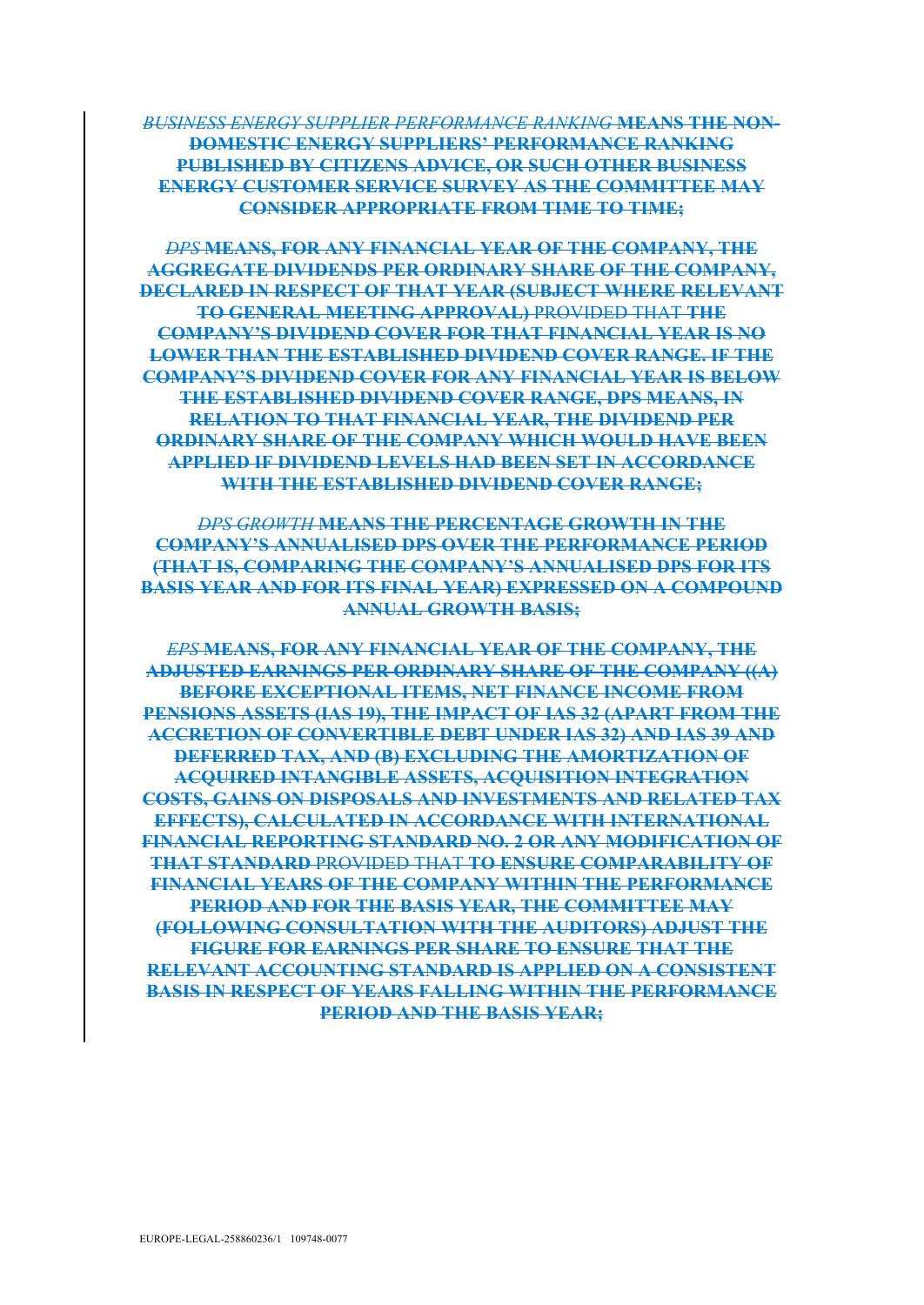### AND PROVIDED FURTHER THAT **THE COMMITTEE SHALL HAVE THE DISCRETION TO ADJUST THIS DEFINITION OF EPS TO TAKE ACCOUNT OF ANY CHANGE IN RECOGNIZED ACCOUNTING STANDARDS OR PRACTICE, FISCAL REGIME OR CAPITAL STRUCTURE, TO ENSURE CONSISTENT MEASUREMENT AND ACCOUNTABILITY;**

*EPS GROWTH* **MEANS THE PERCENTAGE GROWTH IN THE COMPANY'S ANNUALISED EPS OVER THE PERFORMANCE PERIOD (THAT IS, COMPARING THE COMPANY'S ANNUALISED EPS FOR ITS BASIS YEAR AND FOR ITS FINAL YEAR) EXPRESSED ON A COMPOUND ANNUAL GROWTH BASIS;**

*ESTABLISHED DIVIDEND COVER RANGE* **MEANS THE RANGE OF DIVIDEND COVER AS DETERMINED BY THE COMMITTEE TAKING ACCOUNT OF THE RANGE OF DIVIDEND COVER OVER THE PREVIOUS 10 YEARS.**

*FINAL YEAR* **MEANS IN RELATION TO THE COMPANY, THE LATEST FINANCIAL YEAR IN THE PERFORMANCE PERIOD;** 

*FTSE COMPARATOR GROUP* **MEANS THOSE COMPANIES COMPRISING THE FTSE 100 INDEX AT THE BEGINNING OF THE FINANCIAL YEAR IN WHICH THE DATE OF GRANT FALLS;** 

*MSCI COMPARATOR GROUP* **MEANS THOSE COMPANIES COMPRISING THE MSCI EUROPE UTILITIES INDEX AS AT THE BEGINNING OF THE FINANCIAL YEAR IN WHICH THE DATE OF GRANT FALLS;** 

*NETWORKS CUSTOMER RANKING* **MEANS, THE AVERAGE RANKING OF THE COMPANY IN THE NETWORKS CUSTOMER SATISFACTION SURVEY IN RESPECT OF THE PERFORMANCE PERIOD THAT HAS BEEN PUBLISHED UP TO THE ACCOUNTS DATE;**

*NETWORKS CUSTOMER SATISFACTION SURVEY* **MEANS THE CUSTOMER SERVICE LEAGUE TABLES PUBLISHED BY OFGEM OR SUCH OTHER CUSTOMER SATISFACTION SURVEY AS THE COMMITTEE MAY CONSIDER APPROPRIATE FROM TIME TO TIME;** 

*RELEVANT COMPARATOR GROUP* **MEANS IN THE CASE OF THE TSR (FTSE 100) PERFORMANCE TARGET, THE FTSE COMPARATOR GROUP, AND IN THE CASE OF THE TSR (MSCI) PERFORMANCE TARGET, THE MSCI COMPARATOR GROUP;**

*RPI* **MEANS THE UK RETAIL PRICE INDEX;**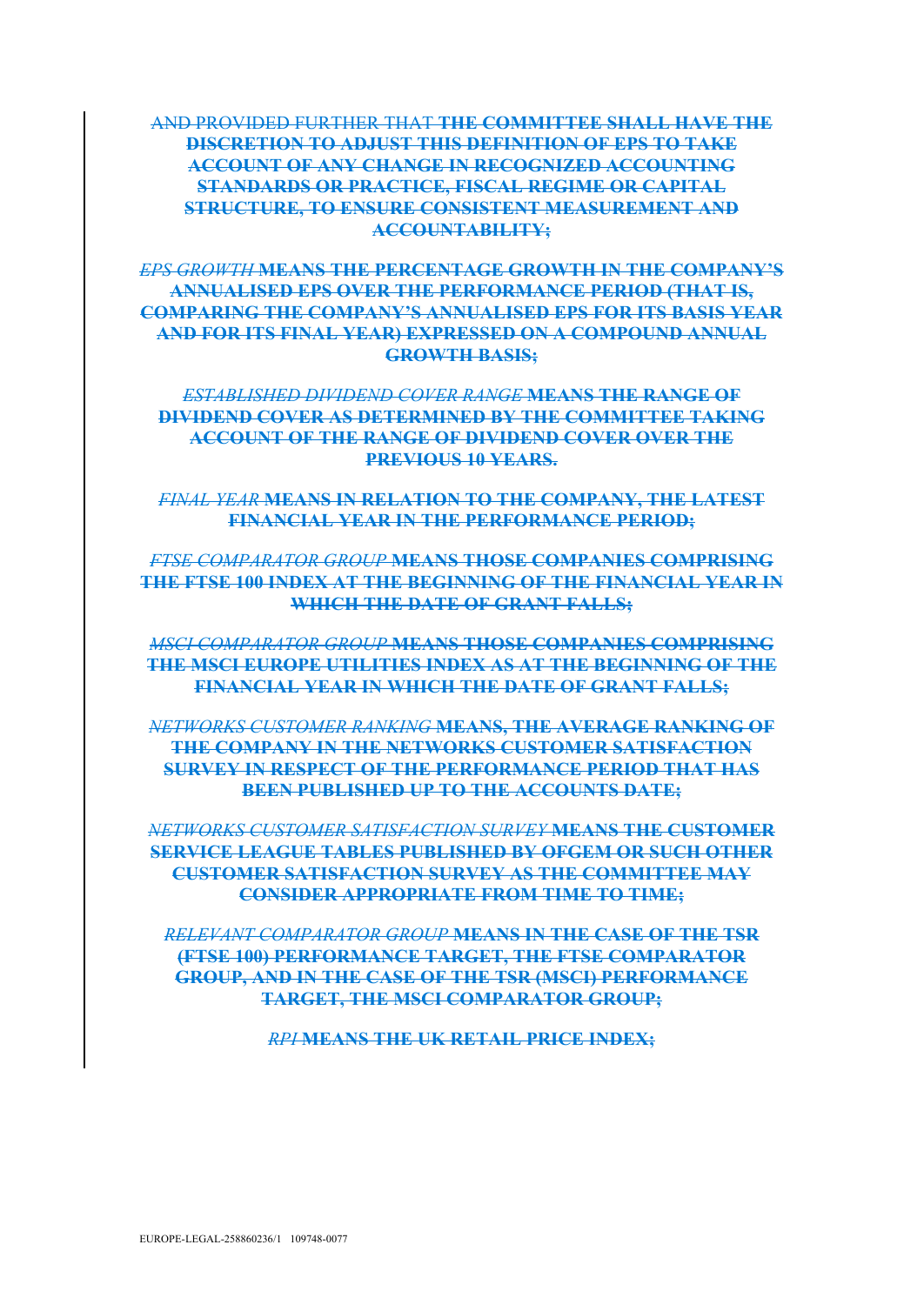*TOTAL SHAREHOLDER RETURN* **OR** *TSR* **MEANS IN RELATION TO A SHARE OR AN ORDINARY SHARE IN A COMPANY IN THE RELEVANT COMPARATOR GROUP OVER THE PERFORMANCE PERIOD, THE PERCENTAGE INCREASE ABOVE (OR DECREASE BELOW) THE AVERAGE MARKET VALUE OF SUCH A SHARE ON THE LAST DATE OF THE BASIS YEAR, OF THE AGGREGATE OF:** 

(a) **THE INCREASE (OR DECREASE) IN THE AVERAGE MARKET VALUE OF SUCH A SHARE BETWEEN THE LAST DATE OF THE BASIS YEAR AND THE LAST DATE OF THE FINAL YEAR; AND** 

(b) **THE AGGREGATE VALUE OF DIVIDENDS PAID BETWEEN THE LAST DATE OF THE BASIS YEAR AND THE LAST DATE OF THE FINAL YEAR (EXCLUDING ANY TAX CREDIT) (EACH SUCH DIVIDEND BEING DEEMED TO BE REINVESTED IN THE SHARES OF EACH RELEVANT COMPANY FROM THE DATE OF PAYMENT OF THE DIVIDEND TO THE LAST DATE OF THE FINAL YEAR),**

**IN EACH CASE TOGETHER WITH SUCH OTHER ADJUSTMENTS AS THE COMMITTEE MAY DEEM APPROPRIATE AND AS DETERMINED PURSUANT TO A FORMULA COMMISSIONED BY THE COMMITTEE; AND**

*TSR RANKING* **MEANS, IN RESPECT OF THE DATE ON WHICH THE FINAL YEAR ENDS, THE RANKING OF THE TSR OF THE COMPANIES IN THE RELEVANT COMPARATOR GROUP AND THE COMPANY OVER THE PERFORMANCE PERIOD WHERE THE COMPANY WITH THE HIGHEST TSR IS RANKED FIRST.**

**CHANGING THE PERFORMANCE TARGET UNDER THIS SCHEDULE**

2. **NOTWITHSTANDING THE COMMITTEE'S POWER TO ADOPT A NEW SCHEDULE, THE COMMITTEE MAY, FOR AWARDS AFTER 18 JULY 2019, VARY THE LEVELS OF EPS GROWTH REQUIRED UNDER THE EPS PERFORMANCE TARGET, DPS GROWTH REQUIRED UNDER THE DPS PERFORMANCE TARGET, NETWORKS CUSTOMER RANKING REQUIRED UNDER THE NETWORKS PERFORMANCE TARGET, AND BUSINESS ENERGY CUSTOMER RANKING REQUIRED UNDER THE BUSINESS ENERGY PERFORMANCE TARGET, IF THE COMMITTEE, IN ITS REASONABLE JUDGMENT, CONSIDERS SUCH REVISED LEVELS TO BE APPROPRIATE HAVING REGARD TO THE COMPANY'S HISTORIC PERFORMANCE AND FUTURE PLANS.**

**DETERMINING SATISFACTION OF TARGETS AT END OF PERFORMANCE PERIOD**

3. **AT EACH ACCOUNTS DATE OF THE COMPANY FOLLOWING THE EXPIRY OF A PERFORMANCE PERIOD, THE COMMITTEE SHALL:**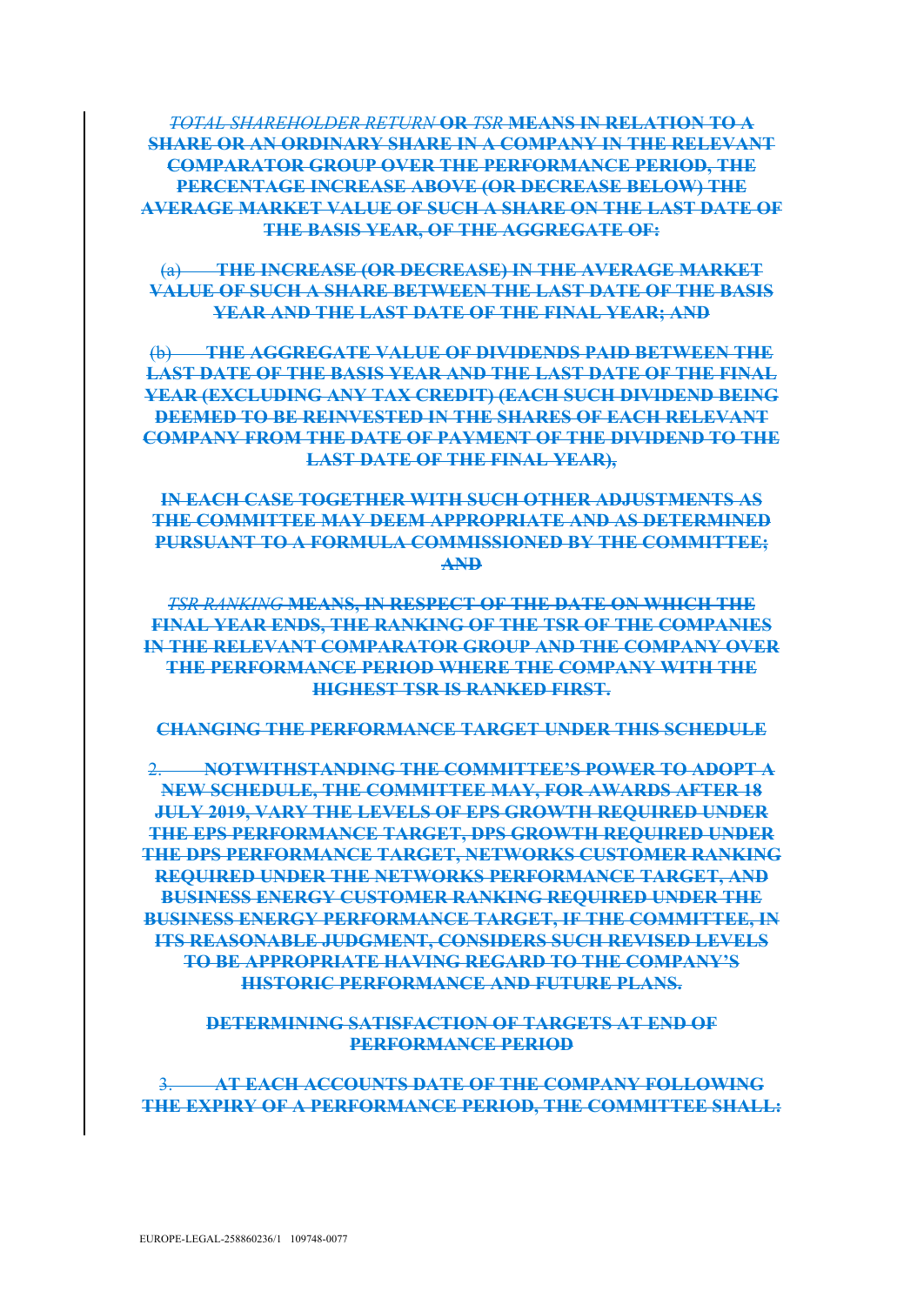(a) **CALCULATE AND CONFIRM WITH THE AUDITORS THE EPS GROWTH OVER THE PERFORMANCE PERIOD;** 

(b) **CALCULATE THE DPS GROWTH OVER THE PERFORMANCE PERIOD;**

(c) **ARRANGE FOR A REPUTABLE PROVIDER OF SUCH INFORMATION TO CALCULATE AND REPORT TO THE COMMITTEE ON THE TSR RANKING OF THE COMPANY AND OF OTHER RELEVANT COMPANIES IN THE RELEVANT COMPARATOR GROUPS OVER THE PERFORMANCE PERIOD. IF AT THE END OF THE PERFORMANCE PERIOD, ANY OF THE COMPANIES IN THE RELEVANT COMPARATOR GROUPS HAVE UNDERGONE A CHANGE IN CIRCUMSTANCES (SUCH AS THE CESSATION OF TRADING OR MERGER WITH ANOTHER COMPANY) THE COMMITTEE MAY DETERMINE APPROPRIATE TREATMENT OF THAT COMPANY FOR THE PURPOSE OF DETERMINING ITS TSR RANKING;** 

(d) **DETERMINE THE COMPANY'S NETWORKS CUSTOMER RANKING; AND**

(e) **DETERMINE THE COMPANY'S BUSINESS ENERGY CUSTOMER RANKING.**

**NUMBER OF SHARES IN RESPECT OF WHICH AN AWARD VESTS**

4. **THE PERCENTAGE OF THE SHARES COMPRISED IN THE EPS TRANCHE THAT SHALL VEST SHALL BE DETERMINED BY REFERENCE TO THE COMPANY'S EPS GROWTH OVER THE PERFORMANCE PERIOD AS INDICATED BELOW:**

| <b>EPS GROWTH COMPARED</b><br><b>WITH RPI</b> | <b>PERCENTAGE OF</b><br><b>SHARES IN EPS TRANCHE</b><br><b>THAT VEST</b> |
|-----------------------------------------------|--------------------------------------------------------------------------|
| <b>LESS THAN RPI</b>                          | <b>NONE</b>                                                              |
| <b>AT RPI</b>                                 | 25%                                                                      |
| 5% ABOVE RPI PER<br><b>ANNUM</b>              | 80%                                                                      |
| 10% ABOVE RPI PER<br><b>ANNUM</b>             | 100%                                                                     |

**SHARES COMPRISED IN THE EPS TRANCHE WILL VEST ON A STRAIGHT–LINE BASIS BETWEEN 25% AND 80% WHERE EPS GROWTH IS BETWEEN RPI AND 5% PER ANNUM ABOVE RPI; AND ON A STRAIGHT–LINE BASIS BETWEEN 80% AND 100% WHERE EPS GROWTH IS BETWEEN 5% AND 8% PER ANNUM ABOVE RPI.**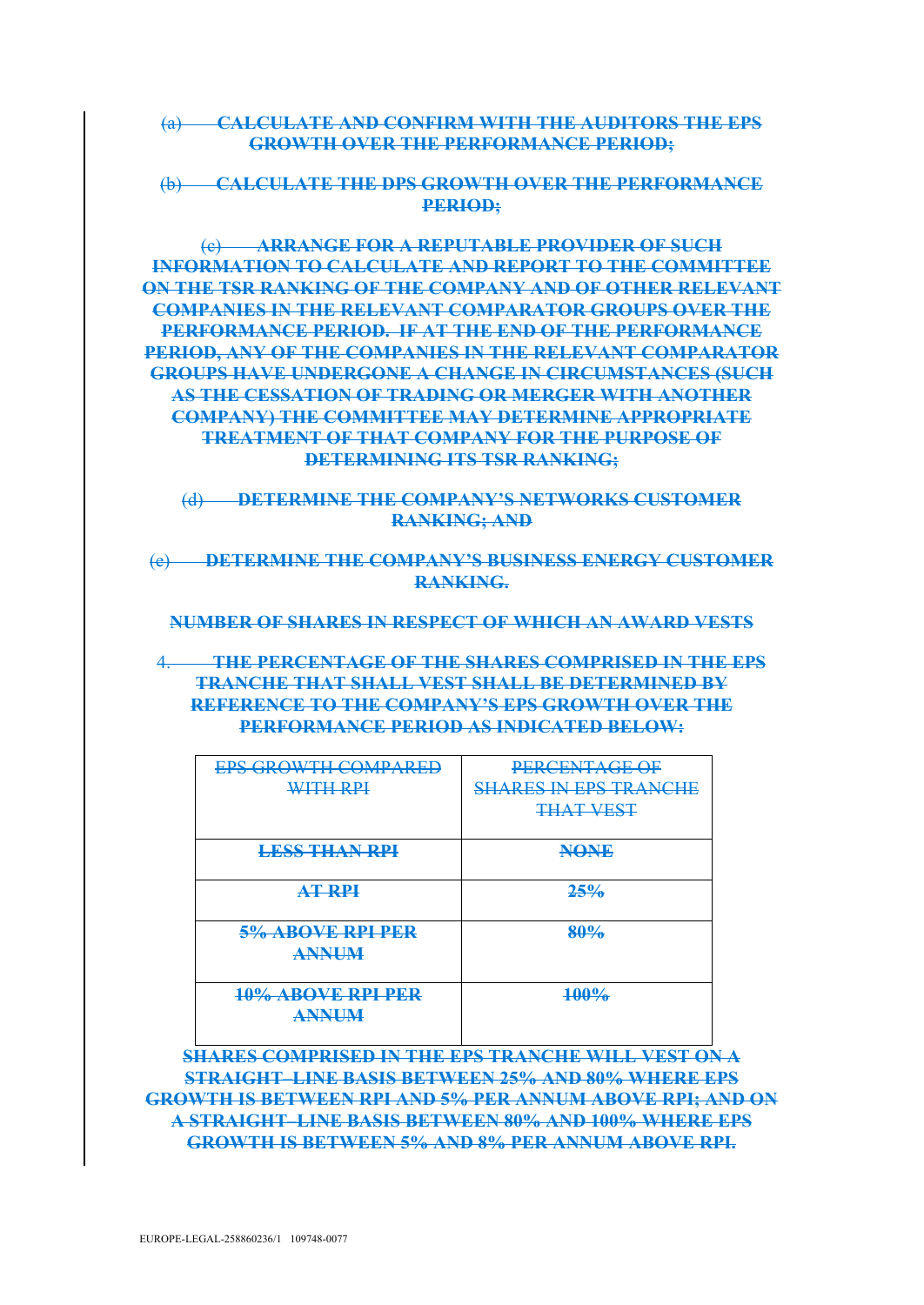5. **THE PERCENTAGE OF THE SHARES COMPRISED IN THE DPS TRANCHE THAT SHALL VEST SHALL BE DETERMINED BY REFERENCE TO THE COMPANY'S DPS GROWTH OVER THE PERFORMANCE PERIOD AS INDICATED BELOW:**

| <b>DPS GROWTH COMPARED</b>       | <b>PERCENTAGE OF</b>                                             |
|----------------------------------|------------------------------------------------------------------|
| <b>WITH RPI</b>                  | <u>CHAREC IN DDC TRANCHE</u><br><del>MMND IN DI 0 TIVINOND</del> |
|                                  | <b>THAT VEST</b>                                                 |
|                                  |                                                                  |
| <b>LESS THAN RPI</b>             | <b>NONE</b>                                                      |
| <b>AT RPI</b>                    | 50%                                                              |
| 5% ABOVE RPI PER<br><b>ANNUM</b> | 100%                                                             |

**SHARES COMPRISED IN THE DPS TRANCHE WILL VEST ON A STRAIGHT–LINE BASIS BETWEEN 50% AND 100% WHERE DPS GROWTH IS BETWEEN RPI AND 4% PER ANNUM ABOVE RPI.**

<span id="page-27-0"></span>6. **THE PERCENTAGE OF THE SHARES COMPRISED IN THE TSR (FTSE 100) TRANCHE THAT VEST SHALL BE DETERMINED BY REFERENCE TO THE COMPANY'S TSR RANKING AT THE END OF THE RELEVANT PERFORMANCE PERIOD AS INDICATED BELOW:**

| <b>TSR RANKING</b>                 | PERCENTAGE OF<br><b>SHARES IN TSR</b><br><b>TRANCHE</b><br><b>THAT VEST</b> |
|------------------------------------|-----------------------------------------------------------------------------|
| <b>BELOW 50TH PERCENTILE</b>       | <b>NONE</b>                                                                 |
| 50TH PERCENTILE                    | 25%                                                                         |
| <b>AT OR ABOVE 75TH PERCENTILE</b> | 100%                                                                        |

**SHARES COMPRISED IN THE TSR (FTSE 100) TRANCHE WILL VEST ON A STRAIGHT–LINE BASIS BETWEEN 25% AND 100% WHERE THE COMPANY'S TSR RANKING IS BETWEEN THE 50TH AND 75TH PERCENTILES.**

**NOTWITHSTANDING THIS PARAGRAPH [6,](#page-27-0) NO SHARES SHALL VEST UNLESS THE COMMITTEE IS SATISFIED WITH THE UNDERLYING FINANCIAL PERFORMANCE OF THE COMPANY.**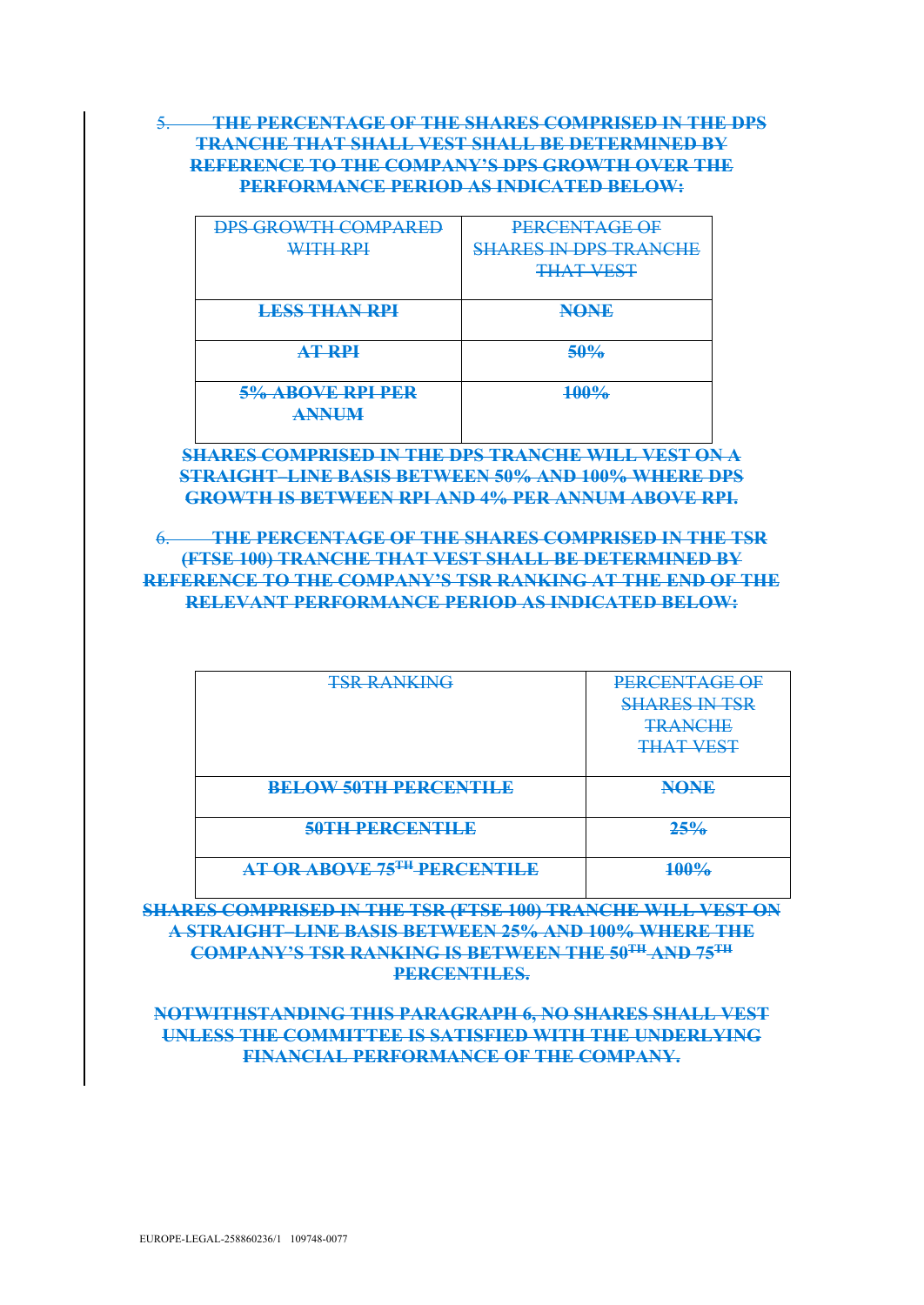## <span id="page-28-0"></span>7. **THE PERCENTAGE OF THE SHARES COMPRISED IN THE TSR (MSCI EUROPE UTILITIES) TRANCHE THAT VEST SHALL BE DETERMINED BY REFERENCE TO THE COMPANY'S TSR RANKING AT THE END OF THE RELEVANT PERFORMANCE PERIOD AS INDICATED BELOW:**

| <b>TSR RANKING</b>           | PERCENTAGE OF<br><b>SHARES IN TSR</b><br><b>TRANCHE</b><br><b>THAT VEST</b> |
|------------------------------|-----------------------------------------------------------------------------|
| <b>BELOW 50TH PERCENTILE</b> | <b>NONE</b>                                                                 |
| 50TH PERCENTILE              | 25%                                                                         |
| AT OR ABOVE 75TH PERCENTILE  | 100%                                                                        |

**SHARES COMPRISED IN THE TSR (MSCI EUROPE UTILITIES) TRANCHE WILL VEST ON A STRAIGHT–LINE BASIS BETWEEN 25% AND 100% WHERE THE COMPANY'S TSR RANKING IS BETWEEN THE 50TH AND 75TH PERCENTILES.**

### **NOTWITHSTANDING THIS PARAGRAPH [7,](#page-28-0) NO SHARES SHALL VEST UNLESS THE COMMITTEE IS SATISFIED WITH THE UNDERLYING FINANCIAL PERFORMANCE OF THE COMPANY.**

8. **THE PERCENTAGE OF THE SHARES COMPRISED IN THE NETWORKS CUSTOMER TRANCHE THAT VEST SHALL BE DETERMINED BY REFERENCE TO THE COMPANY'S NETWORKS CUSTOMER RANKING AT THE END OF THE RELEVANT PERFORMANCE PERIOD AS INDICATED BELOW:**

| NETWORKS CUSTOMER RANKING           | PERCENTAGE OF<br><b>SHARES IN</b>  |
|-------------------------------------|------------------------------------|
|                                     | <b>NETWORKS</b><br><b>CUSTOMER</b> |
|                                     | <b>TRANCHE</b><br><b>THAT VEST</b> |
|                                     |                                    |
| <b>BELOW MEDIAN RANKING</b>         | <b>NONE</b>                        |
| <b>MEDIAN RANKING</b>               | 25%                                |
| <b>1<sup>ST</sup>-PLACE RANKING</b> | $100\%$                            |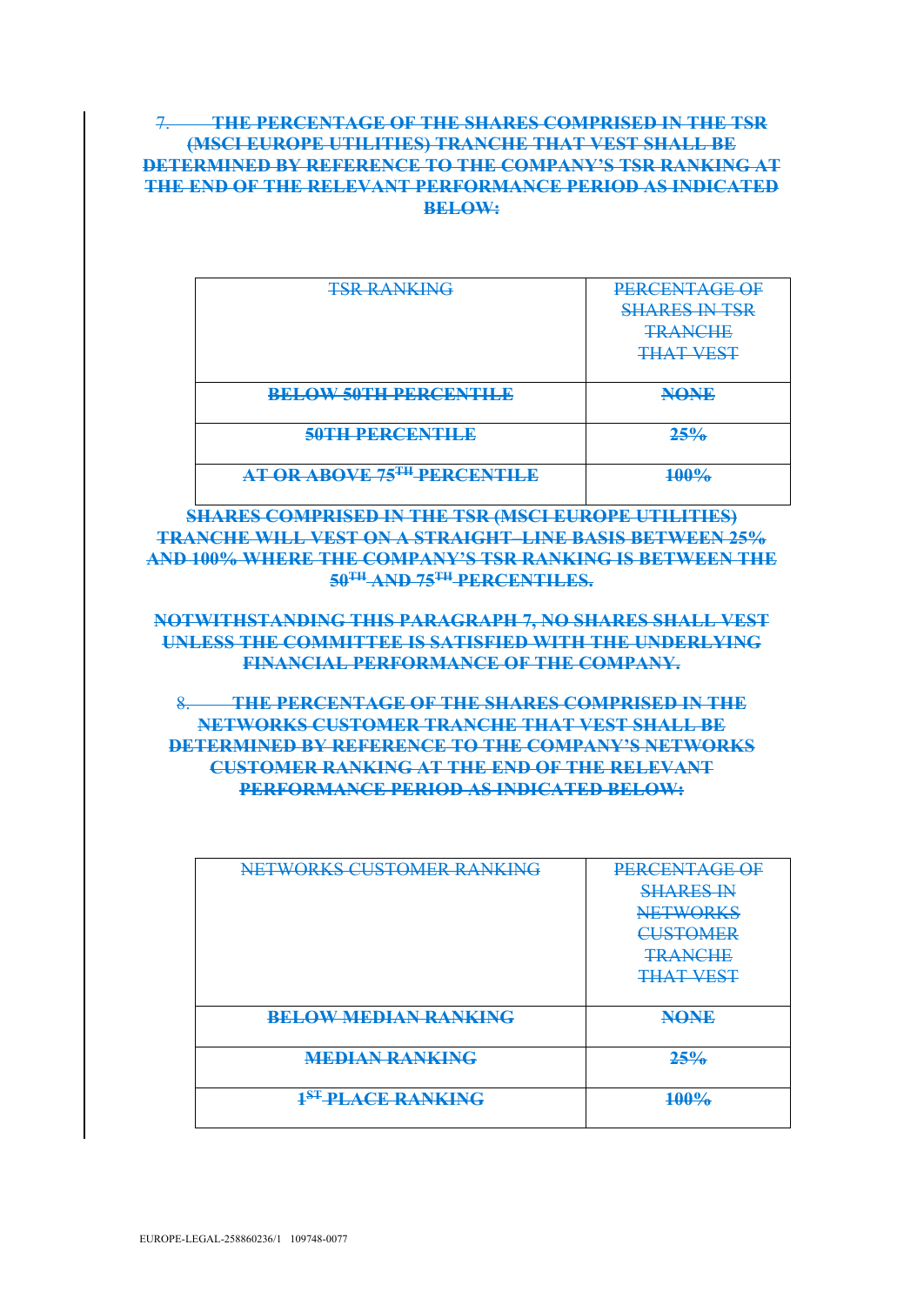# **SHARES COMPRISED IN THE NETWORKS CUSTOMER TRANCHE WILL VEST ON A STRAIGHT–LINE BASIS BETWEEN 25% AND 100% WHERE THE COMPANY'S NETWORKS CUSTOMER RANKING IS BETWEEN MEDIAN RANKING AND 1ST PLACE RANKING.**

## 9. **THE PERCENTAGE OF THE SHARES COMPRISED IN THE BUSINESS ENERGY CUSTOMER TRANCHE THAT VEST SHALL BE DETERMINED BY REFERENCE TO THE COMPANY'S BUSINESS ENERGY CUSTOMER RANKING AT THE END OF THE RELEVANT PERFORMANCE PERIOD AS INDICATED BELOW:**

| <b>BUSINESS ENERGY CUSTOMER RANKING</b> | PERCENTAGE OF          |
|-----------------------------------------|------------------------|
|                                         | <b>SHARES IN</b>       |
|                                         | <b>BUSINESS ENERGY</b> |
|                                         | <b>CUSTOMER</b>        |
|                                         | <b>TRANCHE</b>         |
|                                         | <b>THAT VEST</b>       |
|                                         |                        |
| <b>BELOW MEDIAN RANKING</b>             | <b>NONE</b>            |
|                                         |                        |
| <b>MEDIAN RANKING</b>                   | 25%                    |
|                                         |                        |
| <sup>1ST</sup> -PLACE-RANKING           | 100%                   |
|                                         |                        |

## **SHARES COMPRISED IN THE BUSINESS ENERGY CUSTOMER TRANCHE WILL VEST ON A STRAIGHT–LINE BASIS BETWEEN 25% AND 100% WHERE THE BUSINESS ENERGY CUSTOMER RANKING IS BETWEEN MEDIAN RANKING AND 1ST PLACE RANKING.**

### **ADJUSTMENTS**

## <span id="page-29-0"></span>10. **THE COMMITTEE MAY MAKE SUCH ADJUSTMENTS TO THE PERFORMANCE CONDITIONS IN THIS SCHEDULE AS IT CONSIDERS APPROPRIATE TO TAKE ACCOUNT OF ANY FACTORS WHICH ARE RELEVANT IN THE OPINION OF THE COMMITTEE.**

11. **WITHOUT PREJUDICE TO PARAGRAPH [10,](#page-29-0) THE COMMITTEE MAY, IN CONSULTATION WITH THE AUDITORS, MAKE THE FOLLOWING ADJUSTMENTS IN RELATION TO THE CALCULATIONS TO BE CARRIED OUT IN ACCORDANCE WITH THIS SCHEDULE:**

### **ANY ADJUSTMENTS IT CONSIDERS APPROPRIATE IF AN EVENT OCCURS GIVING RISE TO AN ADJUSTMENT OF AWARDS UNDER RULE [12](#page-17-2) OF THE PLAN; AND**